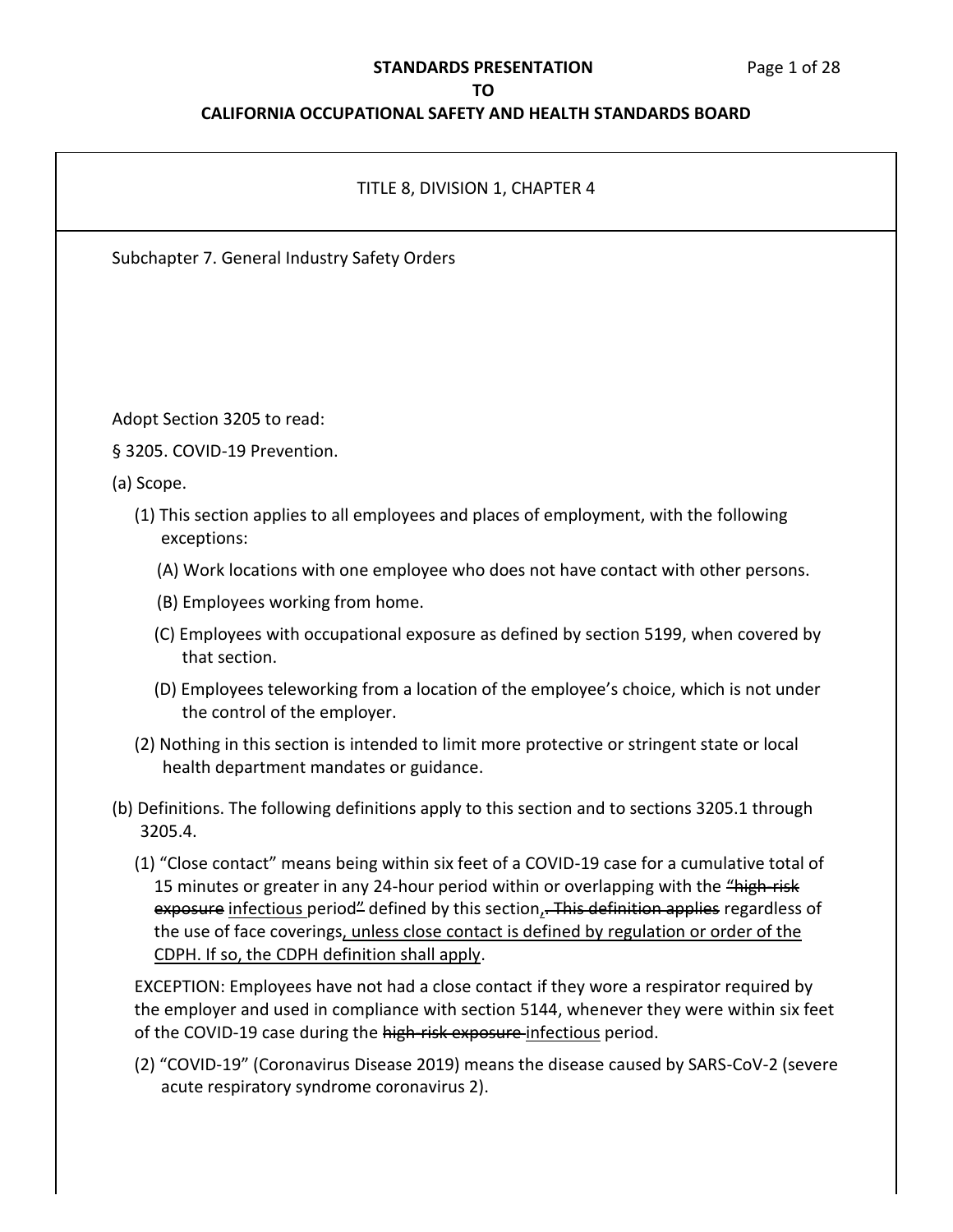### **STANDARDS PRESENTATION** Page 2 of 28

#### **TO**

### **CALIFORNIA OCCUPATIONAL SAFETY AND HEALTH STANDARDS BOARD**

### TITLE 8, DIVISION 1, CHAPTER 4

- (3) "COVID-19 case" means a person who:
	- (A) Has a positive "COVID-19 test" as defined in this section; or
	- (B) Has a positive COVID-19 diagnosis from a licensed health care provider; or
	- (C) Is subject to a COVID-19-related order to isolate issued by a local or state health official; or
	- (D) Has died due to COVID-19, in the determination of a local health department or per inclusion in the COVID-19 statistics of a county.
- (4) "COVID-19 hazard" means potentially infectious material that may contain SARS-CoV-2, the virus that causes COVID-19. Potentially infectious materials include airborne droplets, small particle aerosols, and airborne droplet nuclei, which most commonly result from a person or persons exhaling, talking or vocalizing, coughing, or sneezing, or from procedures performed on persons which may aerosolize saliva or respiratory tract fluids. This also includes objects or surfaces that may be contaminated with SARS-CoV-2.
- (5) "COVID-19 symptoms" means fever of 100.4 degrees Fahrenheit or higher, chills, cough, shortness of breath or difficulty breathing, fatigue, muscle or body aches, headache, new loss of taste or smell, sore throat, congestion or runny nose, nausea or vomiting, or diarrhea, unless a licensed health care professional determines the person's symptoms were caused by a known condition other than COVID-19.
	- (6) "COVID-19 test" means a test for SARS-CoV-2 that is:

 (A) Cleared, approved, or authorized, including in an Emergency Use Authorization (EUA), by the United States Food and Drug Administration (FDA) to detect current infection with the SARS-CoV-2 virus (e.g., a viral test); and

(B) Administered in accordance with the authorized instructions<del>; and</del>.

 (C) To meet the return to work criteria set forth in subsection (c)(10), a COVID-19 test may be Not both self-administered and self-read only if another means of independent verification of the results can be provided (e.g., a time-stamped photograph of the results)unless observed by the employer or an authorized telehealth proctor. Examples of tests that satisfy this requirement include tests with specimens that are processed by a laboratory (including home or on-site collected specimens which are processed either individually or as pooled specimens), proctored over-the-counter tests, point of care tests, and tests where specimen collection and processing is either done or observed by an employer.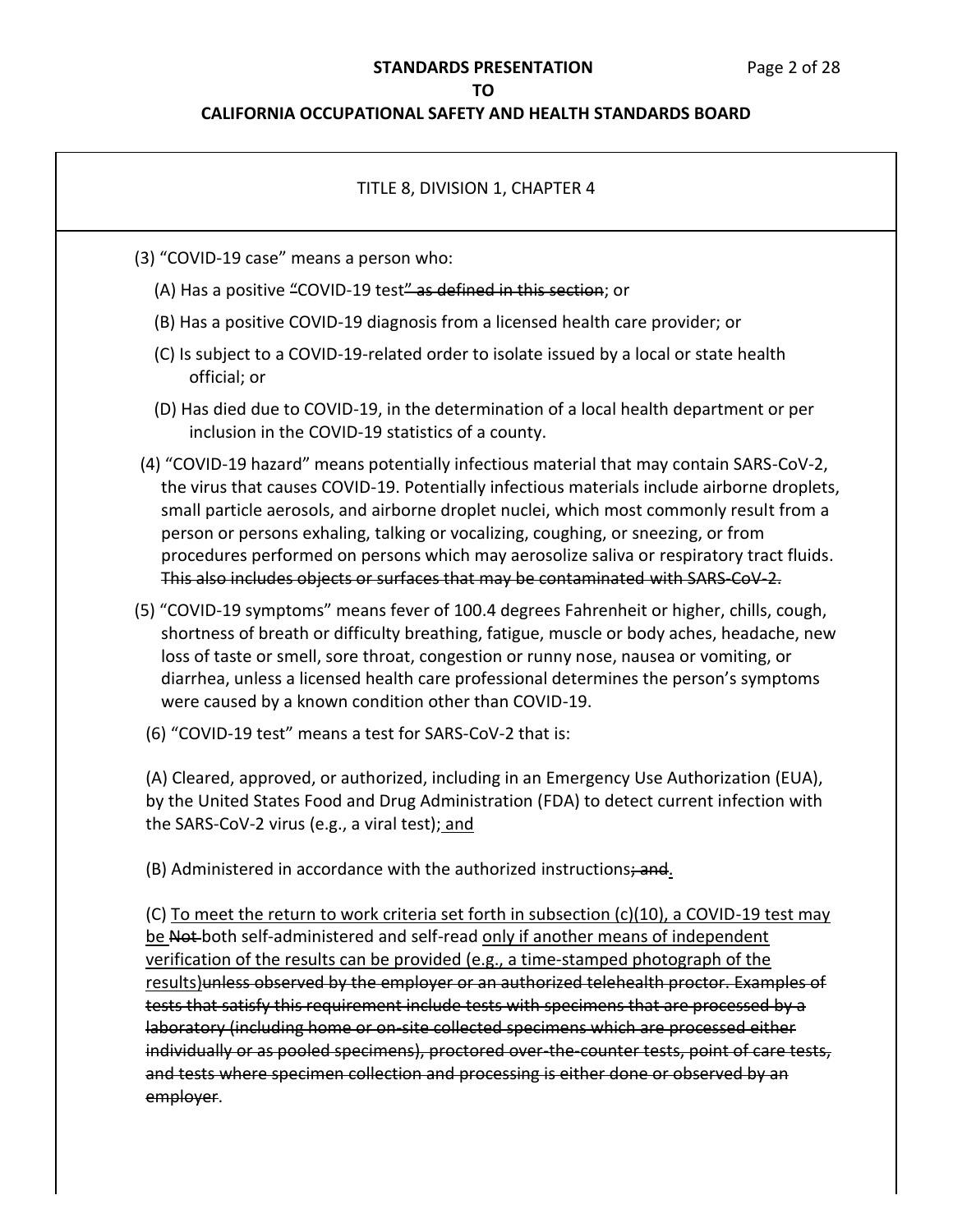### **CALIFORNIA OCCUPATIONAL SAFETY AND HEALTH STANDARDS BOARD**

## TITLE 8, DIVISION 1, CHAPTER 4

- (7) "Exposed group" means all employees at a work location, working area, or a common high-risk exposure-infectious period. A common area at work includes bathrooms, walkways, hallways, aisles, break or eating areas, and waiting areas. The following area at work, where an employee COVID-19 case was present at any time during the exceptions apply:
	- (A) For the purpose of determining the exposed group, a place where persons momentarily pass through while everyone is wearing face coverings, without congregating, is not a work location, working area, or a common area at work.
	- (B) If the COVID-19 case was part of a distinct group of employees who are not present at the workplace at the same time as other employees, for instance a work crew or shift that does not overlap with another work crew or shift, only employees within that distinct group are part of the exposed group.
	- (C) If the COVID-19 case visited a work location, working area, or a common area at work for less than 15 minutes during the-high-risk exposure infectious period, and the COVID-19 case was wearing a face covering during the entire visit, other people at the work location, working area, or common area are not part of the exposed group.

 NOTE: An exposed group may include the employees of more than one employer. See Labor Code sections 6303 and 6304.1.

 (8) "Face covering" means a surgical mask, a medical procedure mask, a respirator worn voluntarily, or a tightly woven fabric or non-woven material of at least two layers <del>(i.e.,</del> fabrics that do not let light pass through when held up to a light source) that completely covers the nose and mouth and is secured to the head with ties, ear loops, or elastic bands that go behind the head. If gaiters are worn, they shall have two layers of fabric or be folded to make two layers. A face covering is a solid piece of material without slits, visible holes, or punctures, and must fit snugly over the nose, mouth, and chin with no large gaps on the outside of the face. A face covering does not include a scarf, ski mask, balaclava, bandana, turtleneck, collar, or single layer of fabric.

 This definition includes clear face coverings or cloth face coverings with a clear plastic panel that<del>, despite the non-cloth material allowing light to pass through,</del> otherwise meet this definition and which may be used to facilitate communication with people who are deaf or hard-of-hearing or others who need to see a speaker's mouth or facial expressions to understand speech or sign language respectively.

(9) "Fully vaccinated" means the employer has documented: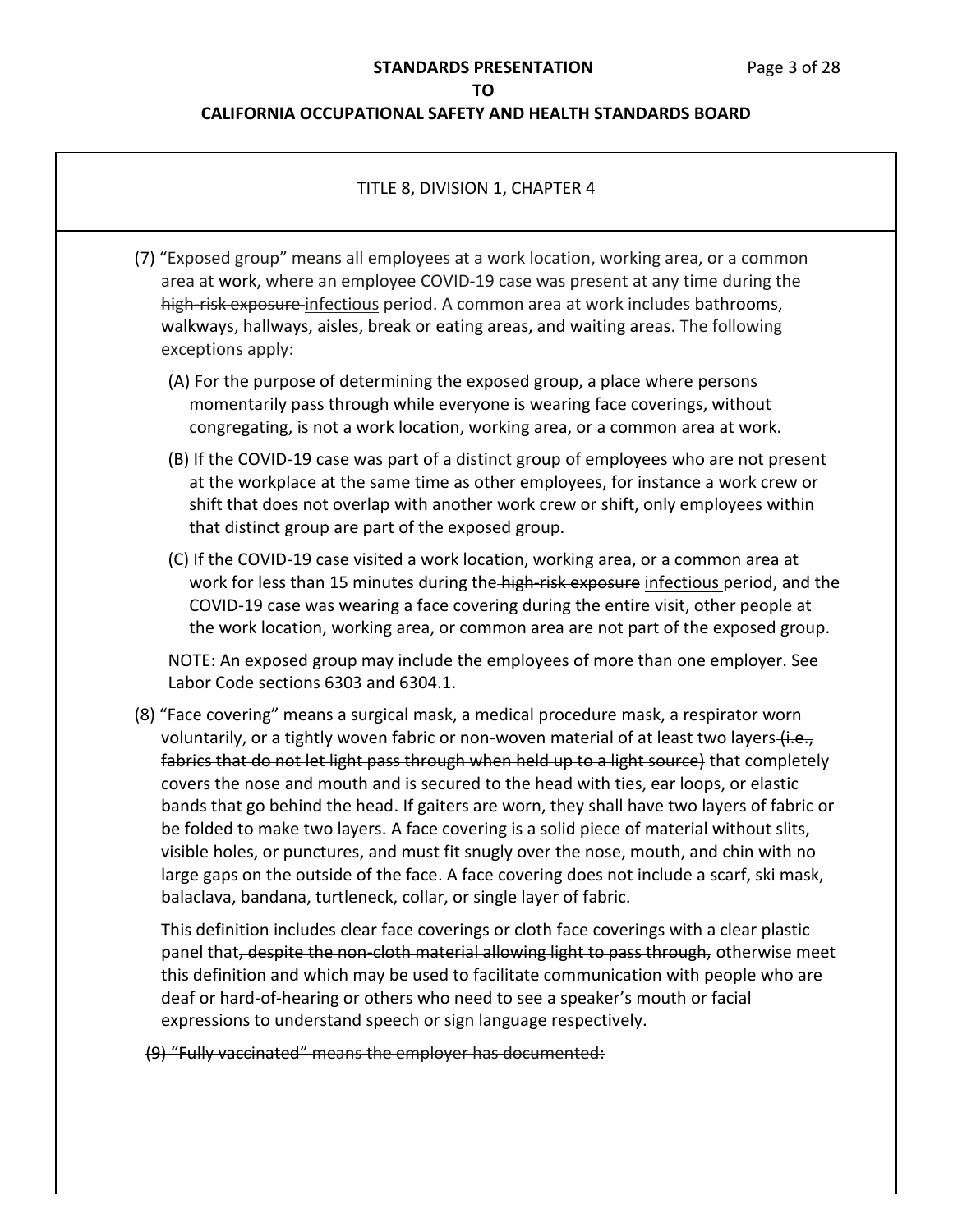### **CALIFORNIA OCCUPATIONAL SAFETY AND HEALTH STANDARDS BOARD**

### TITLE 8, DIVISION 1, CHAPTER 4

 vaccine with, if applicable, at least the minimum recommended interval between doses in accordance with the approval, authorization, or listing that is: (A) A person's status two weeks after completing primary vaccination with a COVID-19

1. Approved or authorized for emergency use by the FDA;

2. Listed for emergency use by the World Health Organization (WHO); or

 3. Administered as part of a clinical trial at a U.S. site, if the recipient is documented to have primary vaccination with the active (not placebo) COVID-19 vaccine candidate, for which vaccine efficacy has been independently confirmed (e.g., by a data and safety monitoring board) or if the clinical trial participant at U.S. sites had received a COVID-19 vaccine that is neither approved nor authorized for use by FDA but is listed for emergency use by WHO; or

 (B) A person's status two weeks after receiving the second dose of any combination of two doses of a COVID-19 vaccine that is approved or authorized by the FDA, or listed as a two- dose series by the WHO (i.e., a heterologous primary series of such vaccines, receiving doses of different COVID-19 vaccines as part of one primary series). The second dose of the series must not be received earlier than 17 days (21 days with a 4-day grace period) after the first dose.

- (10)(9) "High-risk exposureInfectious period" means the following time period, unless otherwise defined by CDPH regulation or order, in which case the CDPH definition shall apply:
	- (A) For COVID-19 cases who develop COVID-19 symptoms, from two days before they first develop symptoms until all of the following are true: it has been 10 days since symptoms first appeared; 24 hours have passed with no fever, without the use of fever-reducing medications; and symptoms have improved.
	- (B) For COVID-19 cases who never develop COVID-19 symptoms, from two days before until 10 days after the specimen for their first positive test for COVID-19 was collected.
- Institute for Occupational Safety and Health (NIOSH) to protect the wearer from particulate matter, such as an N95 filtering facepiece respirator.  $(11)(10)$  "Respirator" means a respiratory protection device approved by the National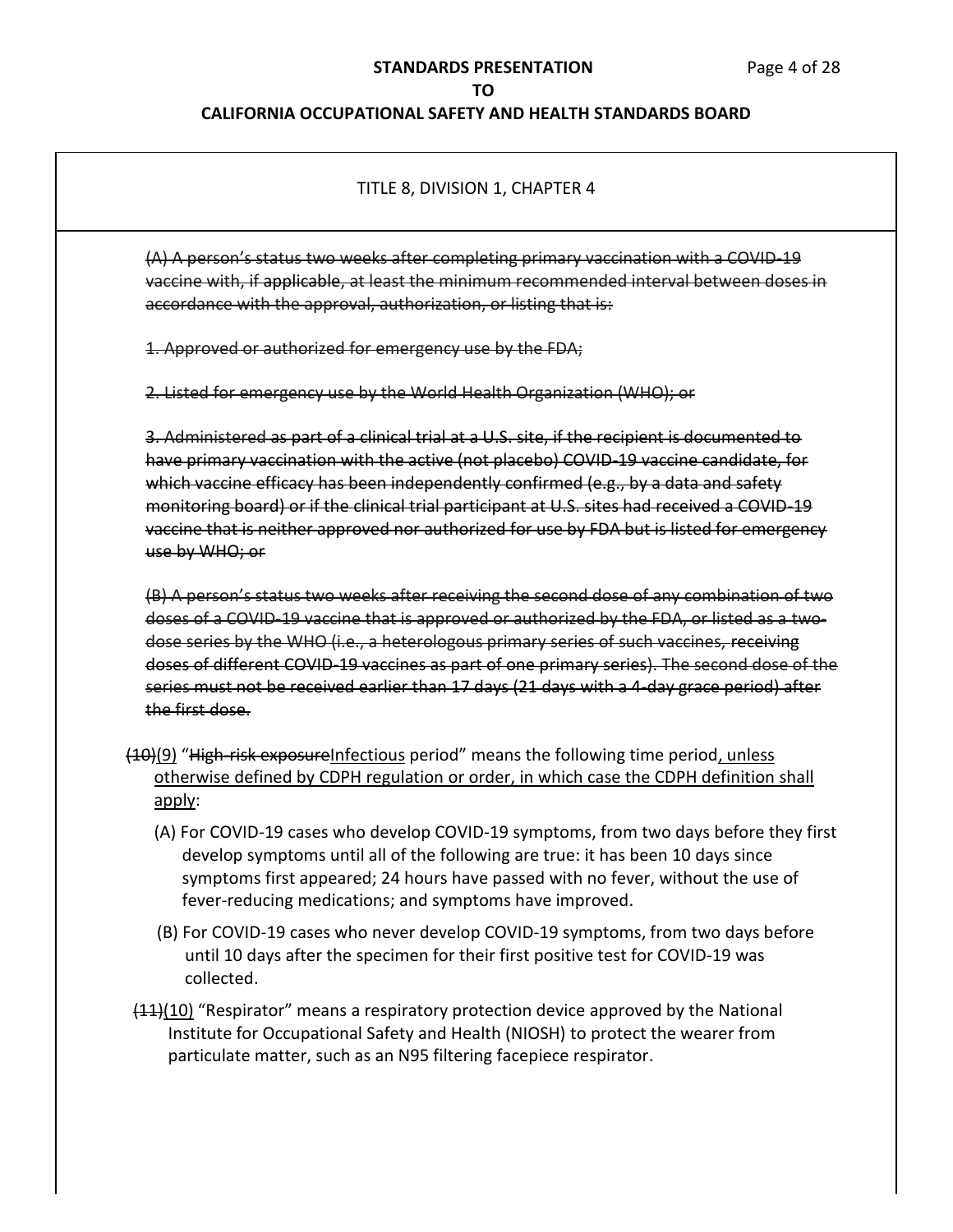### **CALIFORNIA OCCUPATIONAL SAFETY AND HEALTH STANDARDS BOARD**

## TITLE 8, DIVISION 1, CHAPTER 4

- (11) "Returned case" means a COVID-19 case who returned to work pursuant to subsection (c)(10) and did not develop any COVID-19 symptoms after returning. A person shall only be considered a returned case for 90 days after the initial onset of COVID-19 symptoms or, if the person never developed COVID-19 symptoms, for 90 days after the first positive test. If a period of other than 90 days is required by a CDPH regulation or order, that period shall apply.
- (12) "Worksite," for the limited purposes of sections 3205 through 3205.4 COVID-19 exposureinfectious period. It does not apply to buildings, floors, or other locations of the employer that a COVID-19 case did not enter, locations where the worker worked by themselves without exposure to other employees, or to a worker's personal residence or alternative work location chosen by the worker when working remotely. prevention regulations only, means the building, store, facility, agricultural field, or other location where a COVID-19 case was present during the high-risk

 NOTE: The term worksite is used for the purpose of notice requirements in subsections  $(c)(3)(B)3.$  and 4. only.

- (c) Written COVID-19 Prevention Program. Employers shall establish, implement, and maintain an effective, written COVID-19 Prevention Program, which may be integrated into the employer's Injury and Illness Prevention Program required by section 3203, or be maintained in a separate document. The written elements of a COVID-19 Prevention Program shall include:
	- (1) System for communicating. The employer shall do all of the following in a form readily understandable by employees:
		- (A) Ask employees to report to the employer, without fear of reprisal, COVID-19 symptoms, possible close contacts, and possible COVID-19 hazards at the workplace.
		- (B) Describe how employees with medical or other conditions that put them at increased risk of severe COVID-19 illness can request accommodations.
		- (C) Provide information about access to COVID-19 testing as described in subsection (c)(5)(I) when testing is required under this section, section 3205.1, or section 3205.2.
		- (D) In accordance with subsection (c)(3)(B), communicate information about COVID-19 other employers, persons, and entities within or in contact with the employer's hazards and the employer's COVID-19 policies and procedures to employees and to workplace.

NOTE: See subsection (c)(3)(C) for confidentiality requirements for COVID-19 cases.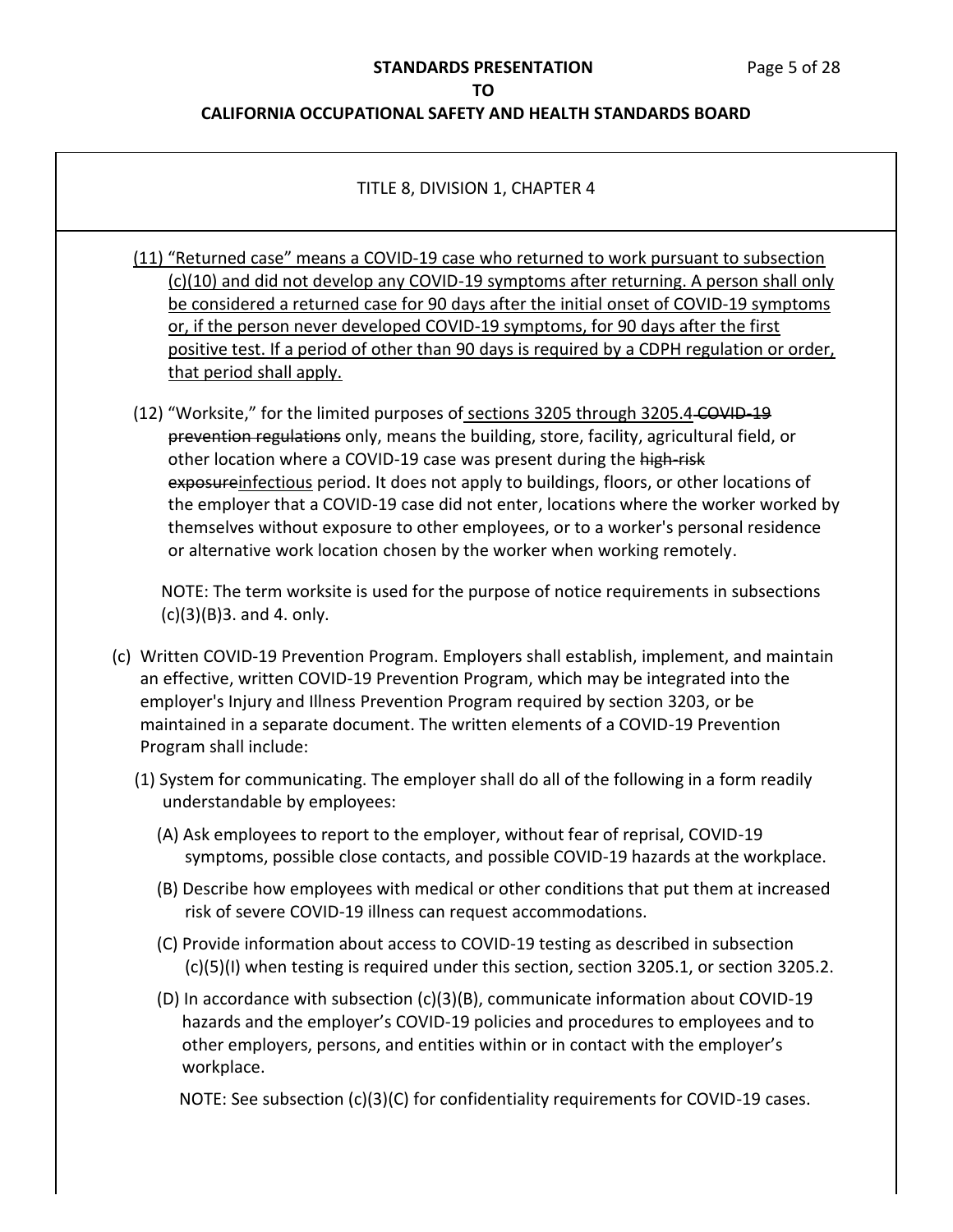| TITLE 8, DIVISION 1, CHAPTER 4                                                                                                                                                                                                                                                                                                                                                                                                                                                                |
|-----------------------------------------------------------------------------------------------------------------------------------------------------------------------------------------------------------------------------------------------------------------------------------------------------------------------------------------------------------------------------------------------------------------------------------------------------------------------------------------------|
| (2) Identification and evaluation of COVID-19 hazards.                                                                                                                                                                                                                                                                                                                                                                                                                                        |
| (A) The employer shall allow for employee and authorized employee representative<br>participation in the identification and evaluation of COVID-19 hazards.                                                                                                                                                                                                                                                                                                                                   |
| (B) The employer shall develop and implement a process for screening employees for and<br>responding to employees with COVID-19 symptoms. The employer may ask<br>employees to evaluate their own symptoms before reporting to work. If the employer<br>conducts screening indoors at the workplace, the employer shall ensure that face<br>coverings are used during screening by both screeners and employees and, if<br>temperatures are measured, that non-contact thermometers are used. |
| (C) The employer shall develop COVID-19 policies and procedures to respond effectively<br>and immediately to individuals at the workplace who are a COVID-19 case to prevent<br>or reduce the risk of transmission of COVID-19 in the workplace.                                                                                                                                                                                                                                              |
| (D) The employer shall conduct a workplace-specific identification of all interactions,<br>areas, activities, processes, equipment, and materials that could potentially expose<br>employees to COVID-19 hazards. Employers shall treat all persons, regardless of<br>symptoms or negative COVID-19 test results, as potentially infectious.                                                                                                                                                  |
| 1. This shall include identification of places and times when people may congregate or<br>come in contact with one another, regardless of whether employees are<br>performing an assigned work task or not, for instance during meetings or trainings<br>and including in and around entrances, bathrooms, hallways, aisles, walkways,<br>elevators, break or eating areas, cool-down areas, and waiting areas.                                                                               |
| 2. This shall include an evaluation of employees' potential workplace exposure to all<br>persons at the workplace or who may enter the workplace, including coworkers,<br>employees of other entities, members of the public, customers or clients, and<br>independent contractors. Employers shall consider how employees and other<br>persons enter, leave, and travel through the workplace, in addition to addressing<br>stationary work.                                                 |
| (E) For indoor locations, the employer shall evaluate how to maximize ventilation with<br>outdoor air; the highest level of filtration efficiency compatible with the existing<br>ventilation system; and whether the use of portable or mounted High Efficiency<br>Particulate Air (HEPA) filtration units, or other air cleaning systems, would reduce the<br>risk of COVID-19 transmission.                                                                                                |
| (F) The employer shall review applicable orders and guidance from the State of California<br>and the local health department related to COVID-19 hazards and prevention. These<br>orders and guidance are both information of general application, including Interim                                                                                                                                                                                                                          |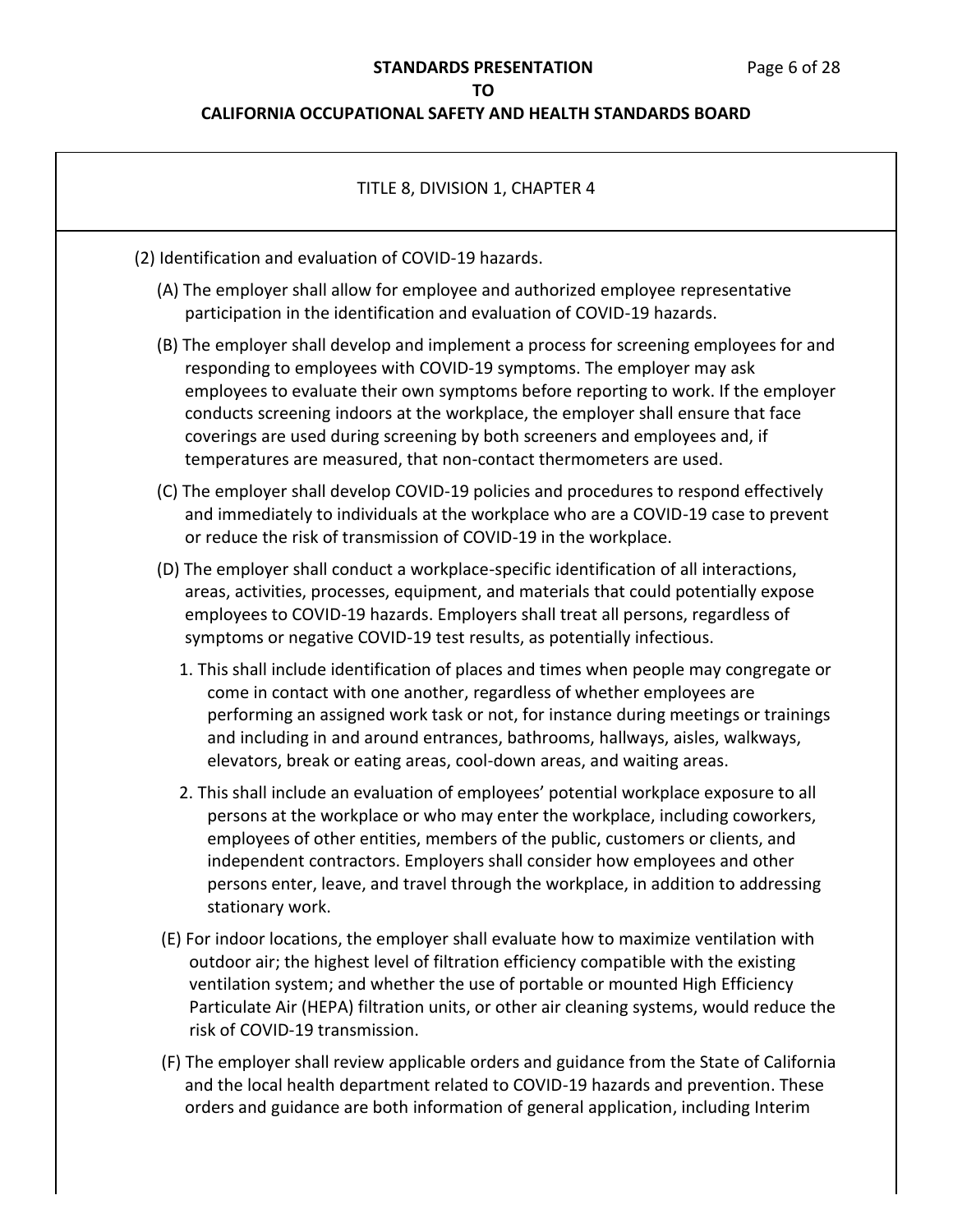# **STANDARDS PRESENTATION** Page 7 of 28

## **TO**

| TITLE 8, DIVISION 1, CHAPTER 4                                                                                                                                                                                                                                                                                                                                                                                                                                                                                                                                                                                                                                                       |
|--------------------------------------------------------------------------------------------------------------------------------------------------------------------------------------------------------------------------------------------------------------------------------------------------------------------------------------------------------------------------------------------------------------------------------------------------------------------------------------------------------------------------------------------------------------------------------------------------------------------------------------------------------------------------------------|
| guidance for Ventilation, Filtration, and Air Quality in Indoor Environments by the<br>California Department of Public Health (CDPH), and information specific to the<br>employer's industry, location, and operations.                                                                                                                                                                                                                                                                                                                                                                                                                                                              |
| (G) The employer shall evaluate existing COVID-19 prevention controls at the workplace<br>and the need for different or additional controls. This includes evaluation of controls<br>in subsections $(c)(4)$ , $(c)(6)$ , and $(c)(7)$ .                                                                                                                                                                                                                                                                                                                                                                                                                                             |
| (H) The employer shall conduct periodic inspections as needed to identify unhealthy<br>conditions, work practices, and work procedures related to COVID-19 and to ensure<br>compliance with employers' COVID-19 policies and procedures.                                                                                                                                                                                                                                                                                                                                                                                                                                             |
| (3) Investigating and responding to COVID-19 cases in the workplace.                                                                                                                                                                                                                                                                                                                                                                                                                                                                                                                                                                                                                 |
| (A) Employers shall have an effective procedure to investigate COVID-19 cases in the<br>workplace. This includes procedures for seeking information from employees<br>regarding COVID-19 cases and close contacts, COVID-19 test results, and onset of<br>COVID-19 symptoms, and identifying and recording COVID-19 cases.                                                                                                                                                                                                                                                                                                                                                           |
| (B) The employer shall take the following actions when there has been a COVID-19 case at<br>the place of employment:                                                                                                                                                                                                                                                                                                                                                                                                                                                                                                                                                                 |
| 1. Determine the day and time the COVID-19 case was last present and, to the extent<br>possible, the date of the positive COVID-19 test(s) and/or diagnosis, and the date<br>the COVID-19 case first had one or more COVID-19 symptoms, if any were<br>experienced.                                                                                                                                                                                                                                                                                                                                                                                                                  |
| 2. Determine who may have had a close contact. This requires an evaluation of the<br>activities of the COVID-19 case and all locations at the workplace which may have<br>been visited by the COVID-19 case during the high risk exposure infectious period.                                                                                                                                                                                                                                                                                                                                                                                                                         |
| NOTE: See subsection $(c)(9)$ for exclusion requirements for employees after a close<br>contact.                                                                                                                                                                                                                                                                                                                                                                                                                                                                                                                                                                                     |
| 3. Within one business day of the time the employer knew or should have known of a<br>COVID-19 case, the employer shall give written notice, in a form readily<br>understandable by employees, that people at the worksite may have been exposed<br>to COVID-19. The notice shall be written in a way that does not reveal any personal<br>identifying information of the COVID-19 case, and in the manner the employer<br>normally uses to communicate employment-related information. Written notice<br>may include, but is not limited to, personal service, email, or text message if it can<br>reasonably be anticipated to be received by the employee within one business day |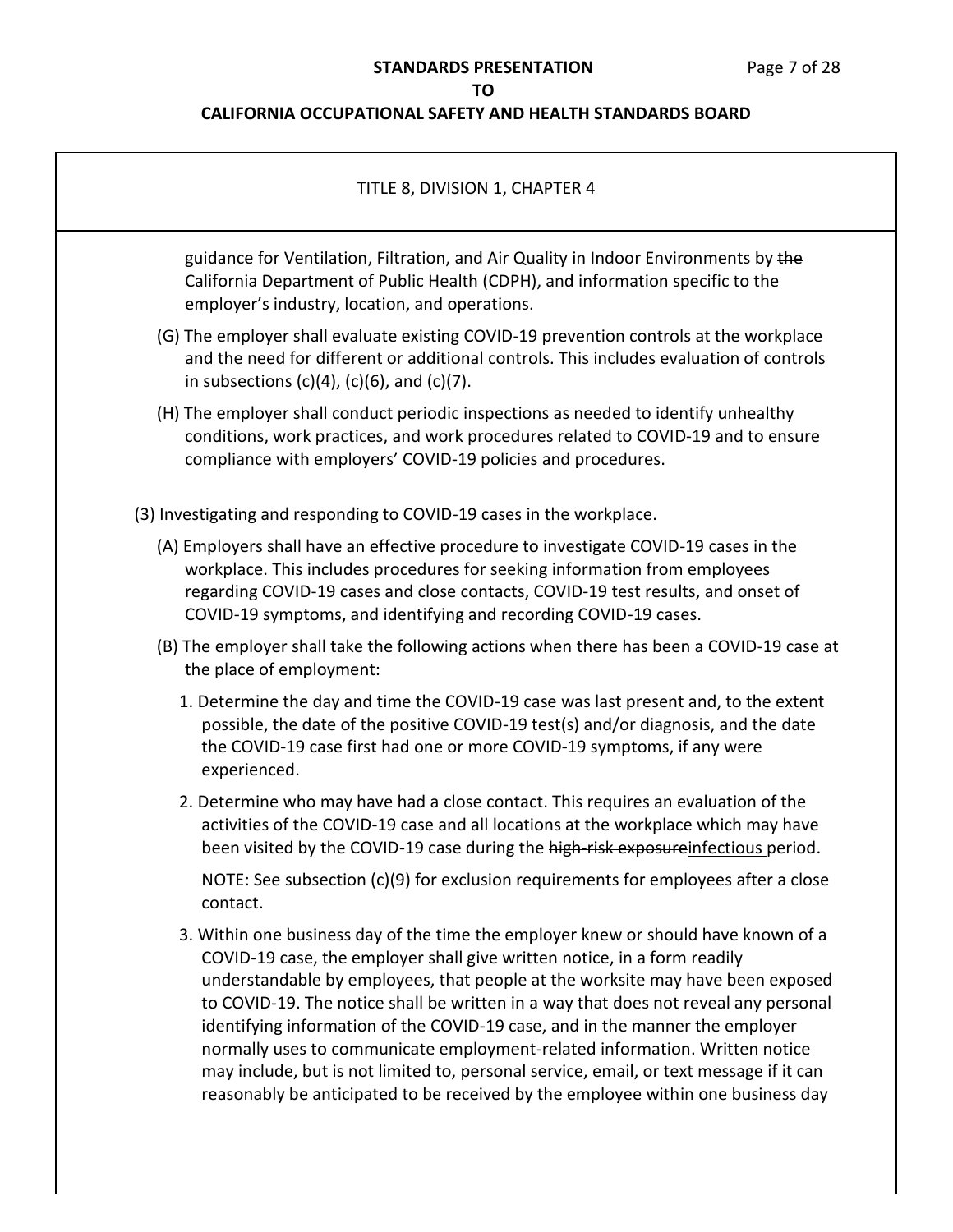| TITLE 8, DIVISION 1, CHAPTER 4                                                                                                                                                                                                                                                                                                                                                                                            |
|---------------------------------------------------------------------------------------------------------------------------------------------------------------------------------------------------------------------------------------------------------------------------------------------------------------------------------------------------------------------------------------------------------------------------|
| of sending. The notice shall include the cleaning and disinfection plan required by<br>Labor Code section 6409.6(a)(4). The notice must be sent to the following:                                                                                                                                                                                                                                                         |
| a. All employees who were on the premises at the same worksite as the COVID-19<br>case during the high-risk exposureinfectious period. If the employer should<br>reasonably know that an employee has not received the notice, or has limited<br>literacy in the language used in the notice, the employer shall provide verbal<br>notice, as soon as practicable, in a language understandable by the employee.          |
| b. Independent contractors and other employers on the premises at the same<br>worksite as the COVID-19 case during the high-risk exposure infectious period.                                                                                                                                                                                                                                                              |
| 4. Within one business day of the time the employer knew or should have known of<br>the COVID-19 case, the employer shall:                                                                                                                                                                                                                                                                                                |
| a. provide the notice required by Labor Code section 6409.6(a)(2) and (c) to the<br>authorized representative, if any, of the COVID-19 case and of any employee who<br>had a close contact; and                                                                                                                                                                                                                           |
| b. provide the notice required by Labor Code section 6409.6(a)(4) to the<br>authorized representative, if any, of any employee who was on the premises at the<br>same worksite as the COVID-19 case during the high-risk exposure infectious<br>period.                                                                                                                                                                   |
| 5. Make COVID-19 testing available at no cost, during paid time, to all employees of<br>the employer who had a close contact in the workplace and provide them with the<br>information on benefits described in subsections $(c)(5)(B)$ and $(c)(9)(D)(C)$ .                                                                                                                                                              |
| EXCEPTION TO subsection (c)(3)(B)5.: The employer is not required to make COVID-19<br>testing available to returned cases COVID-19 cases who returned to work pursuant to<br>subsection 3205(c)(10)(A) or (B) and have remained free of COVID 19 symptoms, for<br>90 days after the initial onset of COVID 19 symptoms or, for COVID 19 cases who<br>never developed symptoms, for 90 days after the first positive test. |
| 6. Investigate whether workplace conditions could have contributed to the risk of<br>COVID-19 exposure and what could be done to reduce exposure to COVID-19<br>hazards.                                                                                                                                                                                                                                                  |
| (C) Personal identifying information of COVID-19 cases or persons with COVID-19<br>symptoms, and any employee medical records required by this section or by sections<br>3205.1 through 3205.4, shall be kept confidential unless disclosure is required or<br>permitted by law. Unredacted information on COVID-19 cases shall be provided to the                                                                        |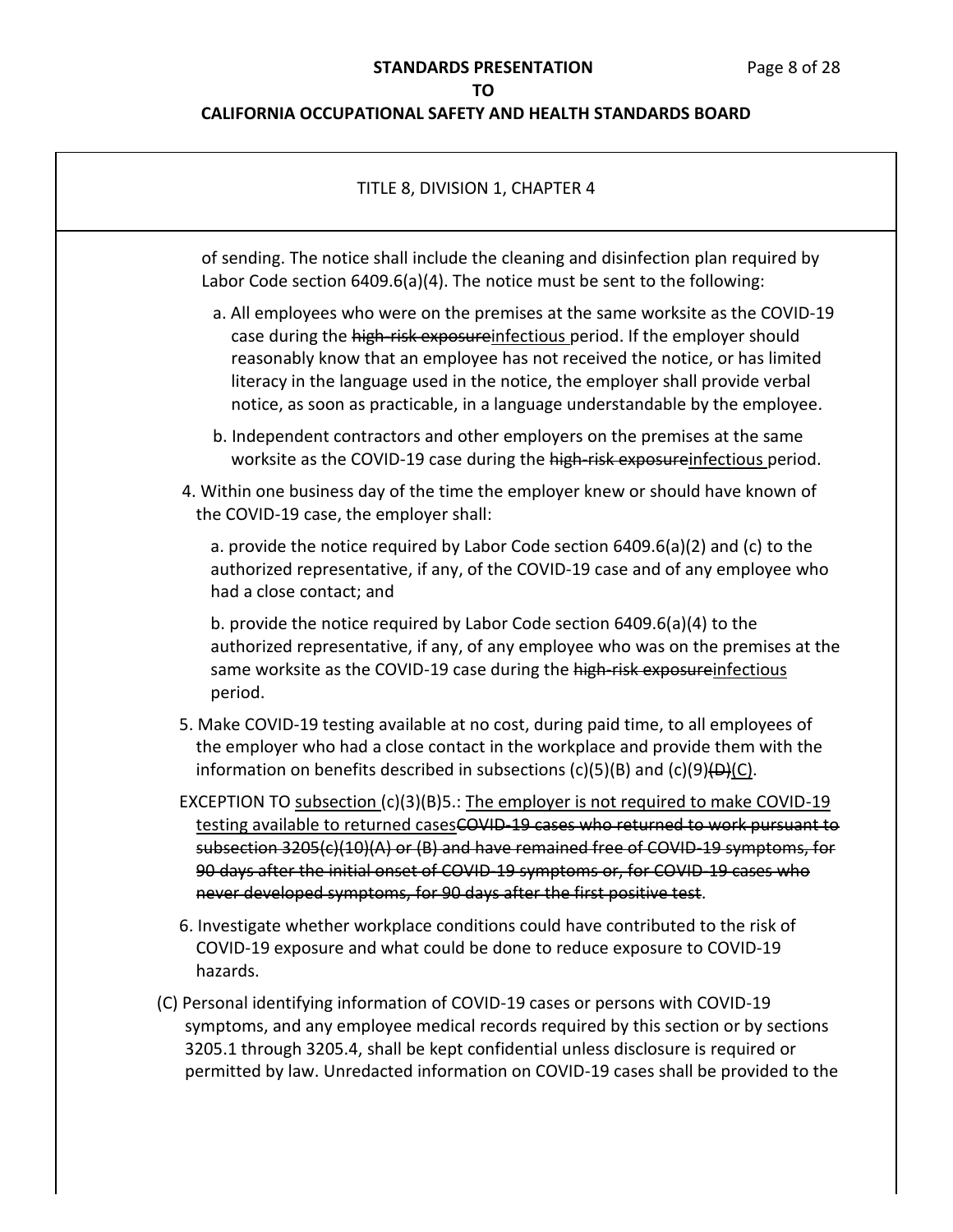### **STANDARDS PRESENTATION** Page 9 of 28

#### **TO**

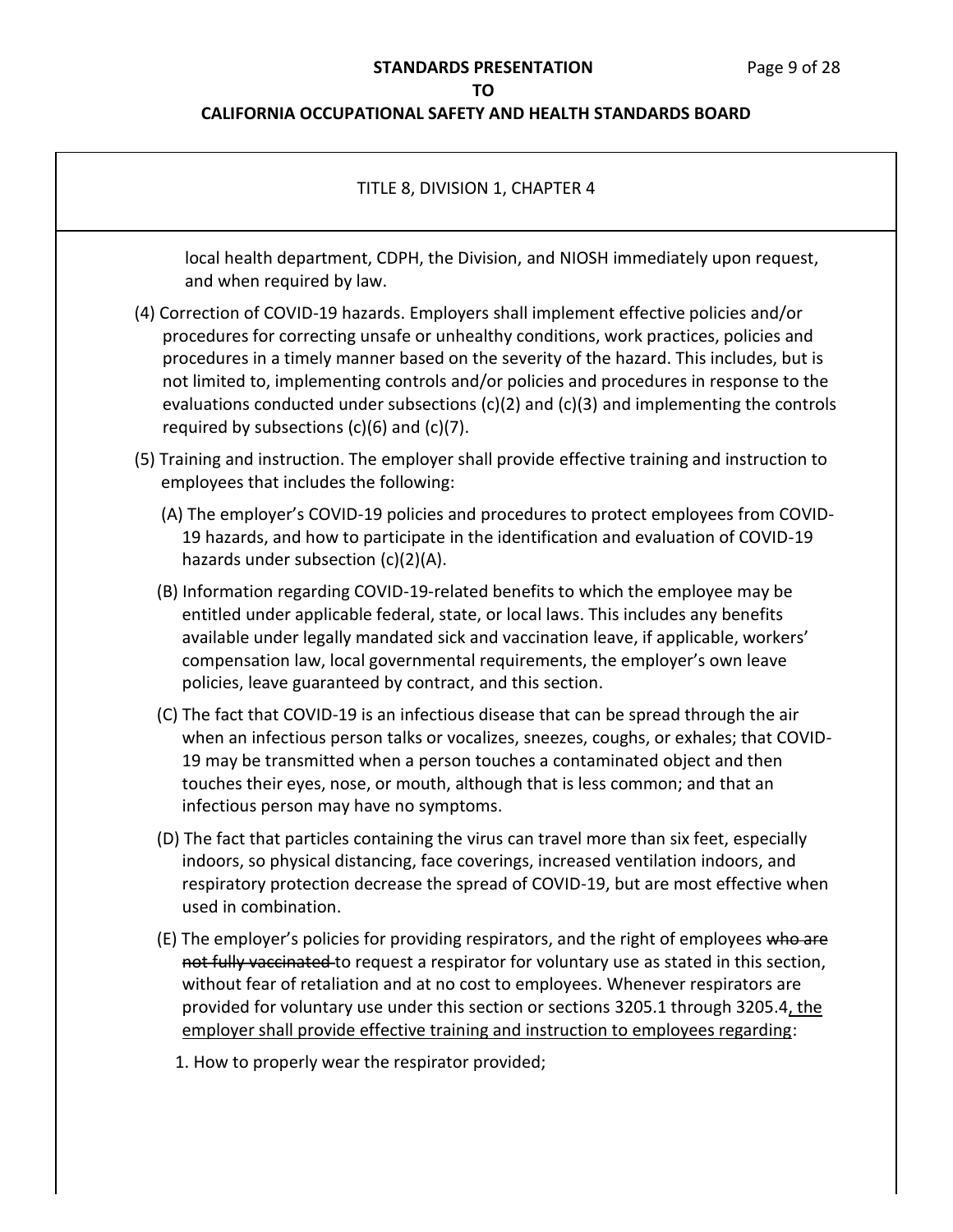| TITLE 8, DIVISION 1, CHAPTER 4                                                                                                                                                                                                                                                                                                                                                                                                          |  |
|-----------------------------------------------------------------------------------------------------------------------------------------------------------------------------------------------------------------------------------------------------------------------------------------------------------------------------------------------------------------------------------------------------------------------------------------|--|
| 2. How to perform a seal check according to the manufacturer's instructions each time<br>a respirator is worn, and the fact that facial hair interferes with a seal.                                                                                                                                                                                                                                                                    |  |
| (F) The importance of frequent hand washing with soap and water for at least 20 seconds<br>and using hand sanitizer when employees do not have immediate access to a sink or<br>hand washing facility, and that hand sanitizer does not work if the hands are soiled.                                                                                                                                                                   |  |
| (G) Proper use of face coverings and the fact that face coverings are not respiratory<br>protective equipment. COVID-19 is an airborne disease. N95s and more protective<br>respirators protect the users from airborne disease while face coverings primarily<br>protect people around the user.                                                                                                                                       |  |
| (H) COVID-19 symptoms, and the importance of not coming to work and obtaining a<br>COVID-19 test if the employee has COVID-19 symptoms.                                                                                                                                                                                                                                                                                                 |  |
| (I) Information on the employer's COVID-19 policies; how to access COVID-19 testing and<br>vaccination; and the fact that vaccination is effective at preventing COVID-19,<br>protecting against both transmission and serious illness or death.                                                                                                                                                                                        |  |
| (J) The conditions under which face coverings must be worn at the workplace and that<br>face coverings are additionally recommended outdoors for people who are not fully<br>vaccinated if six feet of distance between people cannot be maintained. Eemployees<br>can request face coverings from the employer at no cost to the employee and can wear<br>them at work, regardless of vaccination status, without fear of retaliation. |  |
| (6) Face coverings.                                                                                                                                                                                                                                                                                                                                                                                                                     |  |
| (A) For all employees who are not fully vaccinated, employers shall provide face coverings<br>and ensure they are worn when indoors or in vehicles.                                                                                                                                                                                                                                                                                     |  |
| (B)(A) Employers shall provide face coverings and ensure they are worn by employees<br>when required by orders from the-CDPH.                                                                                                                                                                                                                                                                                                           |  |
| (G)(B) Employers shall ensure that required face coverings are clean and undamaged, and<br>that they are worn over the nose and mouth. Face shields are not a replacement for<br>face coverings, although they may be worn together for additional protection.                                                                                                                                                                          |  |
| $\bigoplus$ (C) When employees are required to wear face coverings under this section or sections<br>3205.1 through 3205.4, the following exceptions apply:                                                                                                                                                                                                                                                                             |  |
| 1. When an employee is alone in a room or vehicle.                                                                                                                                                                                                                                                                                                                                                                                      |  |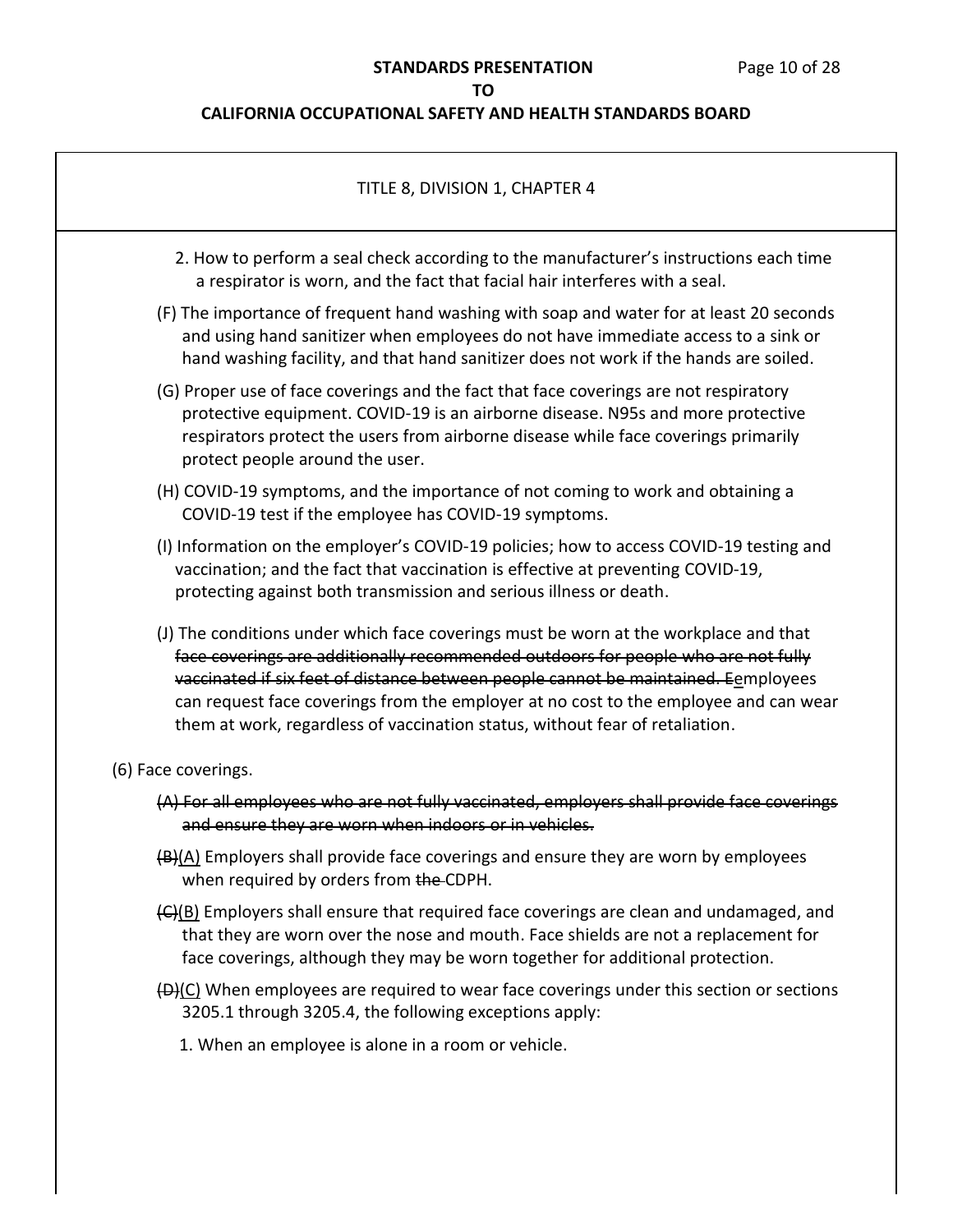## **STANDARDS PRESENTATION** Page 11 of 28

## **TO**

# **CALIFORNIA OCCUPATIONAL SAFETY AND HEALTH STANDARDS BOARD**

| TITLE 8, DIVISION 1, CHAPTER 4                                                                                                                                                                                                                                                                                                                                                                                                                                                                                                                                                                                   |
|------------------------------------------------------------------------------------------------------------------------------------------------------------------------------------------------------------------------------------------------------------------------------------------------------------------------------------------------------------------------------------------------------------------------------------------------------------------------------------------------------------------------------------------------------------------------------------------------------------------|
| 2. While eating or drinking at the workplace, provided employees are at least six feet<br>apart and outside air supply to the area, if indoors, has been maximized to the<br>extent feasible.                                                                                                                                                                                                                                                                                                                                                                                                                    |
| 3. Employees wearing respirators required by the employer and used in compliance<br>with section 5144.                                                                                                                                                                                                                                                                                                                                                                                                                                                                                                           |
| 4. Employees who cannot wear face coverings due to a medical or mental health<br>condition or disability, or who are hearing-impaired or communicating with a<br>hearing-impaired person.                                                                                                                                                                                                                                                                                                                                                                                                                        |
| 5. Specific tasks which cannot feasibly be performed with a face covering. This<br>exception is limited to the time period in which such tasks are actually being<br>performed.                                                                                                                                                                                                                                                                                                                                                                                                                                  |
| $(E)(D)$ Employees exempted from wearing face coverings pursuant to subsection<br>(c)(6)(D)(C)4. due to a medical condition, mental health condition, or disability shall<br>wear an effective non-restrictive alternative, such as a face shield with a drape on the<br>bottom, if their condition or disability permits it. If their condition or disability does<br>not permit a non-restrictive alternative, the employee shall be at least six feet apart<br>from all other persons and either fully vaccinated or tested at least weekly for COVID-<br>19 during paid time and at no cost to the employee. |
| $F(E)$ Any employee not wearing a face covering, pursuant to the exception in subsection<br>(c)(6)(D)(C)5. shall be at least six feet apart from all other persons unless the<br>unmasked employee is either fully vaccinated or tested at least weekly for COVID-19<br>during paid time and at no cost to the employee. Employers may not use the<br>provisions of subsection $(c)(6)$ (F)(E) as an alternative to face coverings when face<br>coverings are otherwise required by this section.                                                                                                                |
| (G)(F) No employer shall prevent any employee from wearing a face covering when not<br>required by this section, unless it would create a safety hazard, such as interfering<br>with the safe operation of equipment.                                                                                                                                                                                                                                                                                                                                                                                            |
| $(H)(G)$ When face coverings are not required by this section or by sections 3205.1 through<br>3205.4, employers shall provide face coverings to employees upon request, regardless<br>of vaccination status.                                                                                                                                                                                                                                                                                                                                                                                                    |
| (H)(H) Employers shall implement measures to communicate to non-employees the face<br>coverings requirements on their premises.                                                                                                                                                                                                                                                                                                                                                                                                                                                                                  |

(7) Other engineering controls, administrative controls, and personal protective equipment.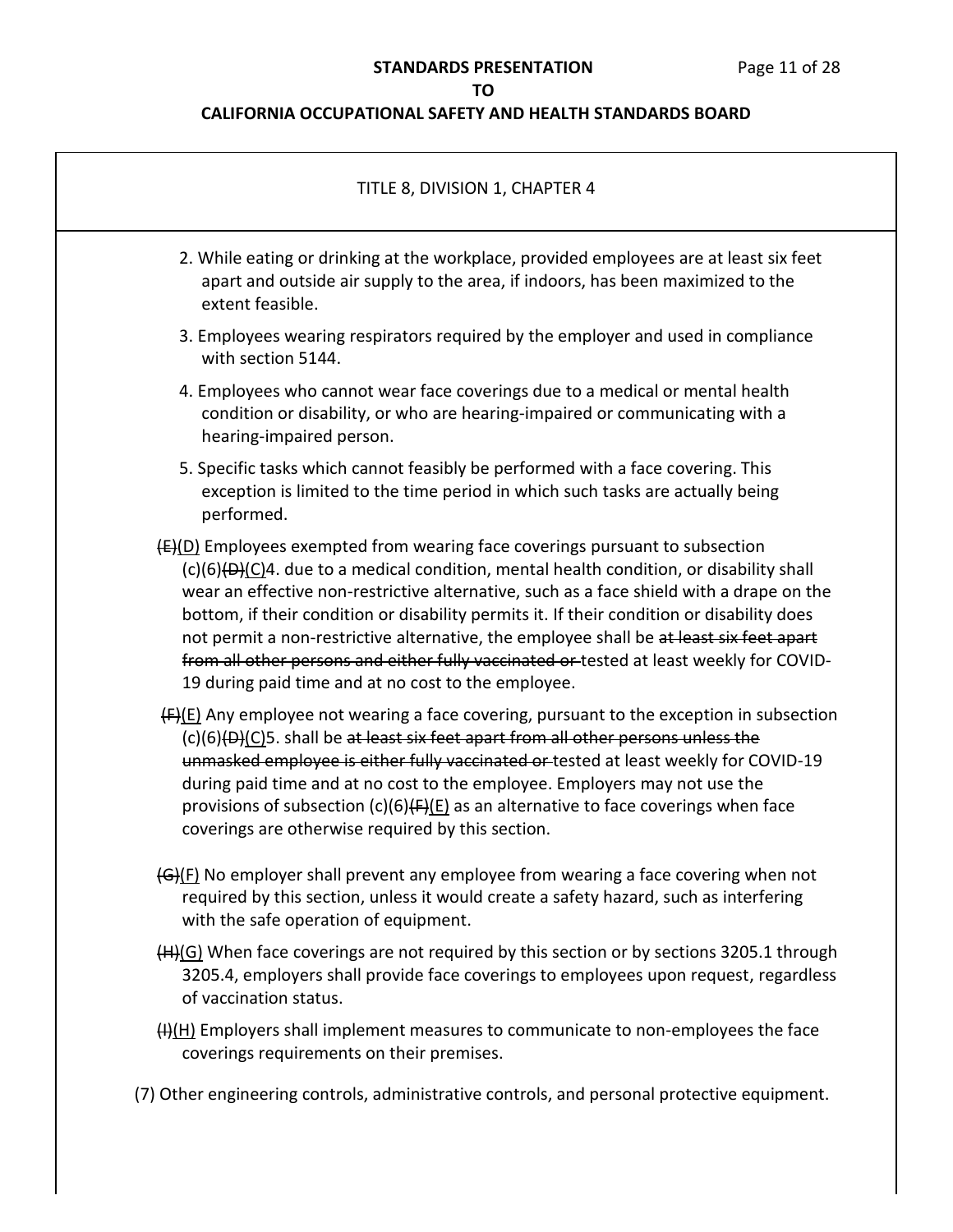| TITLE 8, DIVISION 1, CHAPTER 4                                                                                                                                                                                                                                                                                                                                                                                                                                           |  |
|--------------------------------------------------------------------------------------------------------------------------------------------------------------------------------------------------------------------------------------------------------------------------------------------------------------------------------------------------------------------------------------------------------------------------------------------------------------------------|--|
| (A) For buildings with mechanical or natural ventilation, or both, employers shall<br>maximize the quantity of outside air provided to the extent feasible, except when<br>the United States Environmental Protection Agency (EPA) Air Quality Index is greater<br>than 100 for any pollutant or if opening windows or maximizing outdoor air by other<br>means would cause a hazard to employees, for instance from excessive heat or cold.                             |  |
| (B) Employers shall implement cleaning and disinfecting procedures, which require:                                                                                                                                                                                                                                                                                                                                                                                       |  |
| 1. Identifying and regularly cleaning frequently touched surfaces and objects, such as<br>doorknobs, elevator buttons, equipment, tools, handrails, handles, controls,<br>phones, headsets, bathroom surfaces, and steering wheels. The employer shall<br>inform employees and authorized employee representatives of cleaning and<br>disinfection protocols, including the planned frequency and scope of cleaning and<br>disinfection.                                 |  |
| 2. Cleaning of areas, material, and equipment used by a COVID 19 case during the<br>high risk exposure period, and disinfection if the area, material, or equipment is<br>indoors and will be used by another employee within 24 hours of the COVID 19 case.                                                                                                                                                                                                             |  |
| NOTE: Cleaning and disinfecting must be done in a manner that does not create a<br>hazard to employees. See Group 2 and Group 16 of the General Industry Safety Orders<br>for further information.                                                                                                                                                                                                                                                                       |  |
| $\left(\frac{C}{B}\right)$ To protect employees from COVID-19 hazards, the employer shall evaluate its<br>handwashing facilities, determine the need for additional facilities, encourage and<br>allow time for employee handwashing, and provide employees with an effective hand<br>sanitizer. Employers shall encourage employees to wash their hands for at least 20<br>seconds each time. Provision or use of hand sanitizers with methyl alcohol is<br>prohibited. |  |
| (D)(C) Personal protective equipment.                                                                                                                                                                                                                                                                                                                                                                                                                                    |  |
| 1. Employers shall evaluate the need for personal protective equipment to prevent<br>exposure to COVID-19 hazards, such as gloves, goggles, and face shields, and<br>provide such personal protective equipment as needed.                                                                                                                                                                                                                                               |  |
| 2. Upon request, employers shall provide respirators for voluntary use in compliance<br>with subsection 5144(c)(2) to all employees who are not fully vaccinated and who<br>are working indoors or in vehicles with more than one person. Whenever an<br>employer makes respirators for voluntary use available, under this section or                                                                                                                                   |  |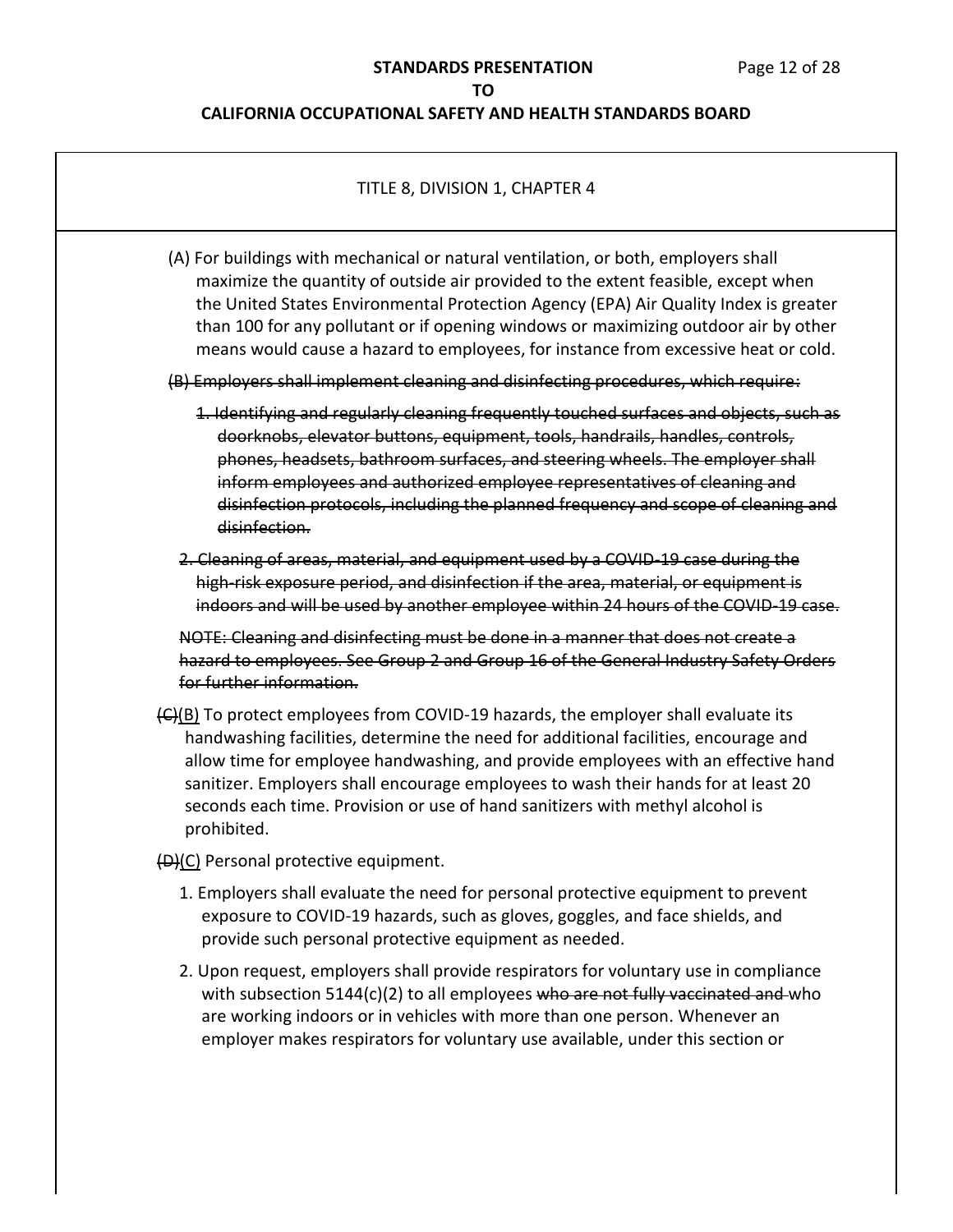# **STANDARDS PRESENTATION** Page 13 of 28

## **TO**

| TITLE 8, DIVISION 1, CHAPTER 4                                                                                                                                                                                                                                                                                                                                            |
|---------------------------------------------------------------------------------------------------------------------------------------------------------------------------------------------------------------------------------------------------------------------------------------------------------------------------------------------------------------------------|
| sections 3205.1 through 3205.4, the employer shall encourage their use and shall<br>ensure that employees are provided with a respirator of the correct size.                                                                                                                                                                                                             |
| 3. Employers shall provide and ensure use of respirators in compliance with section<br>5144 when deemed necessary by the Division through the Issuance of Order to<br>Take Special Action, in accordance with title 8, section 332.3.                                                                                                                                     |
| 4. Employers shall provide and ensure use of eye protection and respiratory protection<br>in compliance with section 5144 when employees are exposed to procedures that<br>may aerosolize potentially infectious material such as saliva or respiratory tract<br>fluids.                                                                                                  |
| NOTE: Examples of work covered by subsection $(c)(7)(D)(C)^2$ . include, but are not<br>limited to, certain dental procedures and outpatient medical specialties not covered<br>by section 5199.                                                                                                                                                                          |
| (E)(D) Testing of symptomatic employees. Employers shall make COVID-19 testing<br>available at no cost to employees with COVID-19 symptoms-who are not fully<br>vaccinated, during employees' paid time.                                                                                                                                                                  |
| (8) Reporting, recordkeeping, and access.                                                                                                                                                                                                                                                                                                                                 |
| (A) The employer shall report information about COVID-19 cases and outbreaks at the<br>workplace to the local health department whenever required by law, and shall<br>provide any related information requested by the local health department. The<br>employer shall report all information to the local health department as required by<br>Labor Code section 6409.6. |
| (B) The employer shall maintain records of the steps taken to implement the written<br>COVID-19 Prevention Program in accordance with section 3203(b).                                                                                                                                                                                                                    |
| (C) The written COVID-19 Prevention Program shall be made available at the workplace to<br>employees, authorized employee representatives, and to representatives of the<br>Division immediately upon request.                                                                                                                                                            |
| (D) The employer shall keep a record of and track all COVID-19 cases with the employee's<br>name, contact information, occupation, location where the employee worked, the<br>date of the last day at the workplace, and the date of a positive COVID-19 test.                                                                                                            |
| (9) Exclusion of COVID-19 cases and employees who had a close contact. The purpose of this<br>subsection is to limit transmission of COVID-19 in the workplace.                                                                                                                                                                                                           |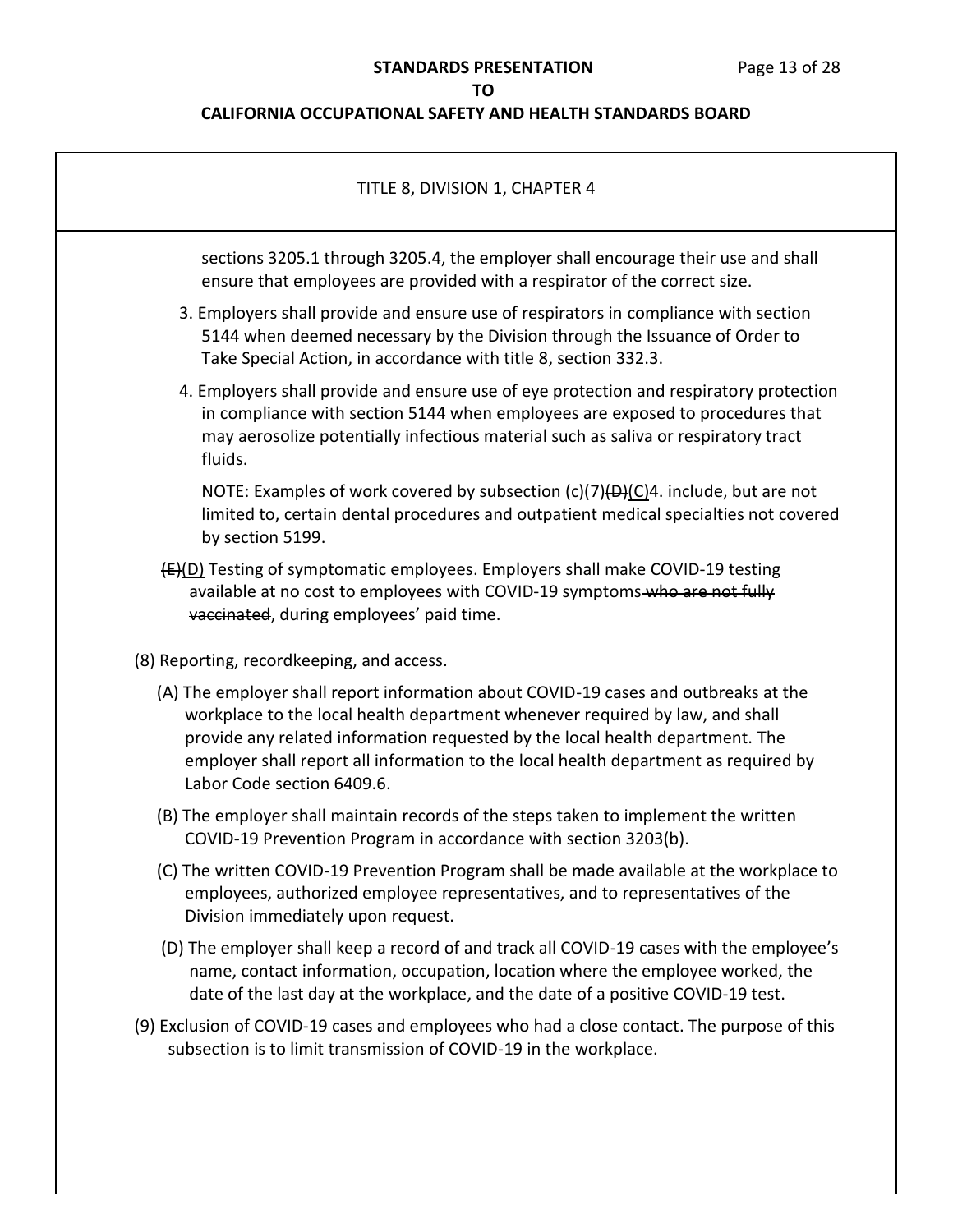## **STANDARDS PRESENTATION** Page 14 of 28

## **TO**

| TITLE 8, DIVISION 1, CHAPTER 4                                                                                                                                                                                                                                                                                                                                                                                                                                                                                                                                                                       |
|------------------------------------------------------------------------------------------------------------------------------------------------------------------------------------------------------------------------------------------------------------------------------------------------------------------------------------------------------------------------------------------------------------------------------------------------------------------------------------------------------------------------------------------------------------------------------------------------------|
| (A) Employers shall ensure that COVID-19 cases are excluded from the workplace until the<br>return to work requirements of subsection (c)(10) are met.                                                                                                                                                                                                                                                                                                                                                                                                                                               |
| (B) Employers shall review current CDPH guidance for persons who had close contacts,<br>including any guidance regarding quarantine or other measures to reduce<br>transmission. Employers shall develop, implement, and maintain effective policies to<br>prevent transmission of COVID-19 by persons who had close contacts.                                                                                                                                                                                                                                                                       |
| Employers shall exclude from the workplace employees who had a close contact until<br>the return to work requirements of subsection (c)(10) are met, unless one of the<br>exceptions in subsections (c)(9)(B)1., 2. or 3. applies.                                                                                                                                                                                                                                                                                                                                                                   |
| 1. Employees who were fully vaccinated before the close contact and who do not<br>develop COVID 19 symptoms do not need to be excluded if they wear a face covering<br>and maintain six feet of distance from others at the workplace for 14 days following<br>the last date of close contact.                                                                                                                                                                                                                                                                                                       |
| 2. COVID 19 cases who returned to work pursuant to subsection (c)(10)(A) and have<br>remained free of COVID 19 symptoms do not need to be excluded from the workplace<br>for 90 days after the initial onset of COVID-19 symptoms. This exception only applies if<br>these employees wear a face covering and maintain six feet of distance from others<br>while at the workplace for 14 days following the last date of close contact.                                                                                                                                                              |
| 3. COVID-19 cases who returned to work pursuant to subsection (c)(10)(B) who never<br>developed COVID-19 symptoms do not need to be excluded from the workplace for 90<br>days after the first positive test. This exception only applies if these employees wear a<br>face covering and maintain six feet of distance from others while at the workplace for<br>14 days following the last date of close contact.                                                                                                                                                                                   |
| (C) If the employer does not exclude an employee who had a close contact as permitted<br>by exceptions in subsections (c)(9)(B)1., 2. or 3., the employer shall provide the<br>employee with information about any applicable precautions recommended by CDPH<br>for persons with close contact.                                                                                                                                                                                                                                                                                                     |
| (D)(C) For employees excluded from work under subsection (c)(9), employers shall<br>continue and maintain an employee's earnings, wages, seniority, and all other<br>employee rights and benefits, including the employee's right to their former job<br>status, as if the employee had not been removed from their job. Employers may use<br>employer-provided employee sick leave for this purpose to the extent permitted by<br>law. Wages due under this subsection are subject to existing wage payment<br>obligations and must be paid at the employee's regular rate of pay no later than the |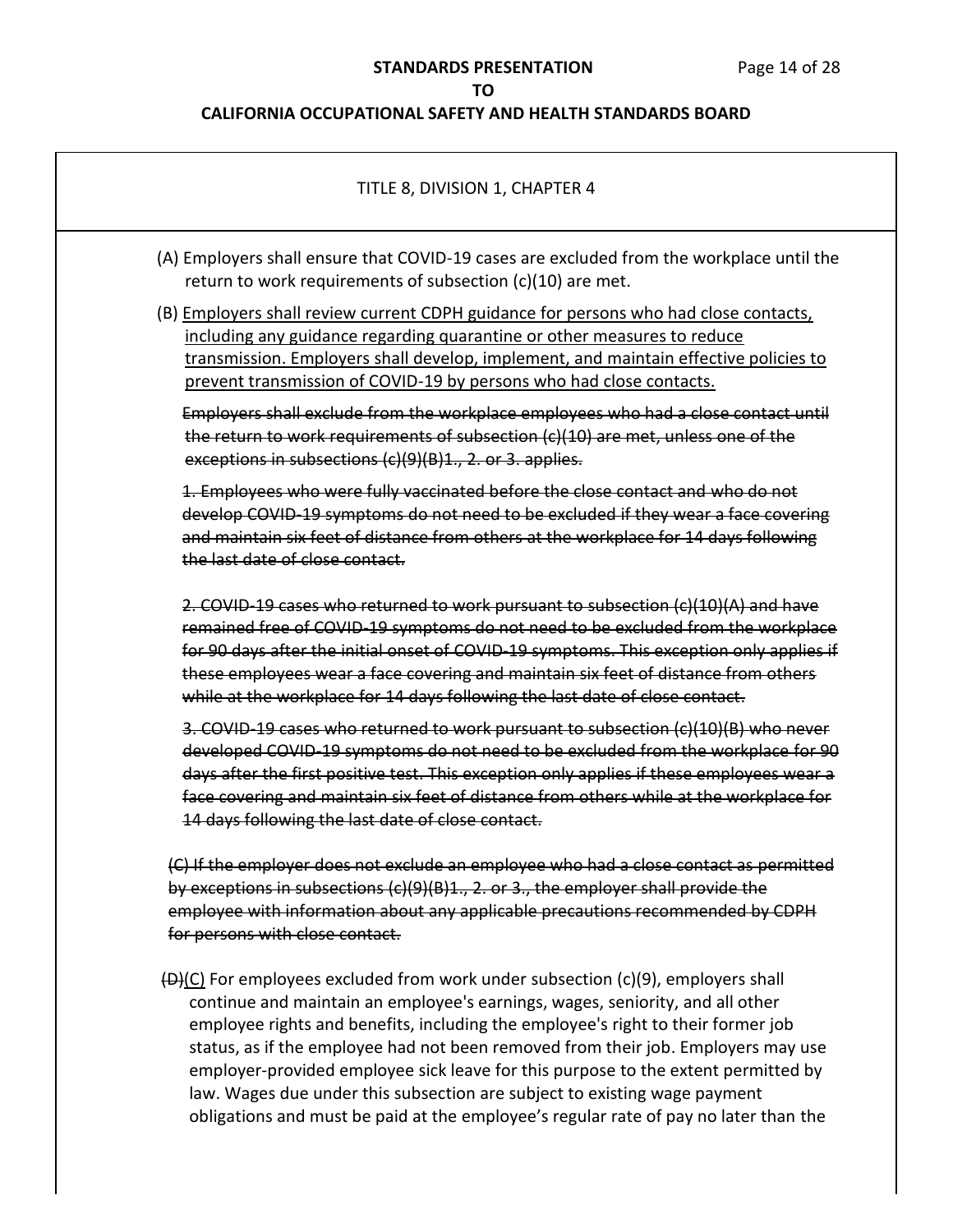| TITLE 8, DIVISION 1, CHAPTER 4                                                                                                                                                                                                                                                                                                                  |  |
|-------------------------------------------------------------------------------------------------------------------------------------------------------------------------------------------------------------------------------------------------------------------------------------------------------------------------------------------------|--|
| regular pay day for the pay period(s) in which the employee is excluded. Unpaid<br>wages owed under this subsection are subject to enforcement through procedures<br>available in existing law. If an employer determines that one of the exceptions below<br>applies, it shall inform the employee of the denial and the applicable exception. |  |
| EXCEPTION 1: Subsection $(c)(9)(D)(C)$ does not apply where the employee received<br>disability payments or was covered by workers' compensation and received<br>temporary disability.                                                                                                                                                          |  |
| EXCEPTION 2: Subsection $(c)(9)(D)(C)$ does not apply where the employer<br>demonstrates that the close contact is not work related.                                                                                                                                                                                                            |  |
| $\left(\frac{E}{D}\right)$ Subsection (c)(9) does not limit any other applicable law, employer policy, or<br>collective bargaining agreement that provides for greater protections.                                                                                                                                                             |  |
| $(F)(E)$ At the time of exclusion, the employer shall provide the employee the information<br>on benefits described in subsections $(c)(5)(B)$ and $(c)(9)(D)(C)$ .                                                                                                                                                                             |  |
| (10) Return to work criteria. The following return to work criteria shall apply to COVID-19<br>cases and employees excluded under sections 3205.1 and 3205.2. The employer must<br>demonstrate it has met the applicable requirements below:                                                                                                    |  |
| (A) COVID-19 cases, regardless of vaccination status or previous infection, who do not<br>develop COVID-19 symptoms or whose COVID-19 symptoms are resolving, shall not<br>return to work until:                                                                                                                                                |  |
| 1. At least five days have passed from the date that COVID-19 symptoms began or, if<br>the person does not develop COVID-19 symptoms, from the date of first positive<br>COVID-19 test;                                                                                                                                                         |  |
| 2. At least 24 hours have passed since a fever of 100.4 degrees Fahrenheit or higher<br>has resolved without the use of fever reducing medications; and                                                                                                                                                                                         |  |
| 3. A negative COVID-19 test from a specimen collected on the fifth day or later is<br>obtained; or, if unable to test or the employer chooses not to require a test, 10 days                                                                                                                                                                    |  |
|                                                                                                                                                                                                                                                                                                                                                 |  |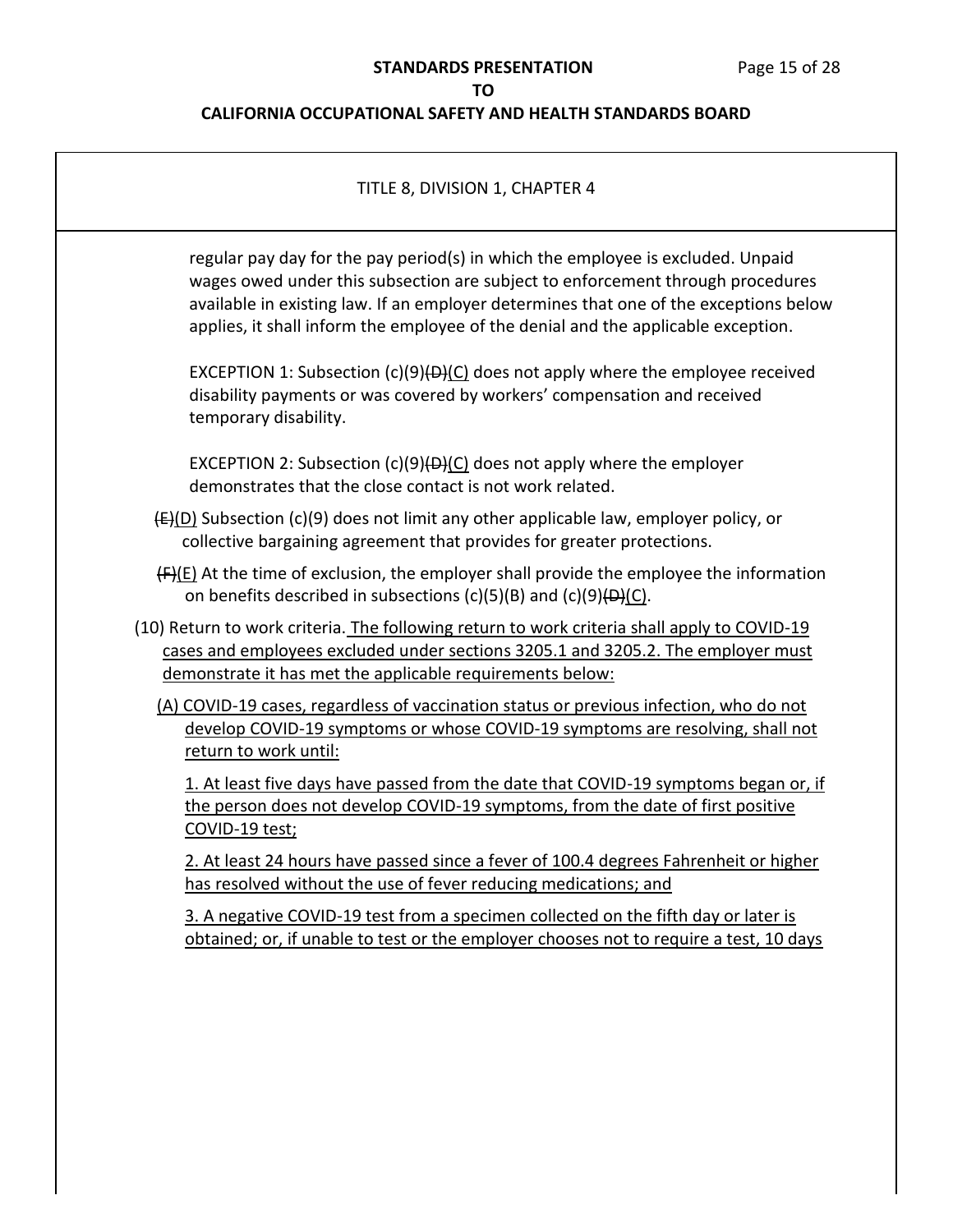# **STANDARDS PRESENTATION** Page 16 of 28

## **TO**

| TITLE 8, DIVISION 1, CHAPTER 4                                                                                                                                                                                                                                                                                                             |
|--------------------------------------------------------------------------------------------------------------------------------------------------------------------------------------------------------------------------------------------------------------------------------------------------------------------------------------------|
| have passed from the date that COVID-19 symptoms began or, if the person does not<br>develop COVID-19 symptoms, from the date of first positive COVID-19 test.                                                                                                                                                                             |
| (B) COVID-19 cases, regardless of vaccination status or previous infection, whose COVID-<br>19 symptoms are not resolving, may not return to work until:                                                                                                                                                                                   |
| 1. At least 24 hours have passed since a fever of 100.4 degrees Fahrenheit or higher<br>has resolved without the use of fever-reducing medication; and                                                                                                                                                                                     |
| 2. Symptoms are resolving or 10 days have passed from when the symptoms began.                                                                                                                                                                                                                                                             |
| (C) Regardless of vaccination status, previous infection, or lack of COVID-19 symptoms, a<br>COVID-19 case shall wear a face covering in the workplace until 10 days have passed<br>since the date that COVID-19 symptoms began or, if the person did not have COVID-<br>19 symptoms, from the date of their first positive COVID-19 test. |
| (D) The requirements in subsections (c)(10)(A) and (c)(10)(B) apply regardless of whether<br>an employee has previously been excluded or other precautions were taken in<br>response to an employee's close contact or membership in an exposed group.                                                                                     |
| (A) COVID 19 cases with COVID 19 symptoms shall not return to work until:                                                                                                                                                                                                                                                                  |
| 1. At least 24 hours have passed since a fever of 100.4 degrees Fahrenheit or higher<br>has resolved without the use of fever-reducing medications; and                                                                                                                                                                                    |
| 2. COVID-19 symptoms have improved; and                                                                                                                                                                                                                                                                                                    |
| 3. At least 10 days have passed since COVID-19 symptoms first appeared.                                                                                                                                                                                                                                                                    |
| (B) COVID-19 cases who tested positive but never developed COVID-19 symptoms shall<br>not return to work until a minimum of 10 days have passed since the date of<br>specimen collection of their first positive COVID-19 test.                                                                                                            |
| $\left\langle \mathsf{C} \right\rangle$ Once a COVID 19 case has met the requirements of subsection $\left\langle \mathsf{c} \right\rangle$ (10)(A) or (B), as<br>applicable, a negative COVID 19 test shall not be required for an employee to return<br>to work.                                                                         |
| (D) Persons who had a close contact may return to work as follows:                                                                                                                                                                                                                                                                         |
| 1. Persons who had a close contact but never developed any COVID 19 symptoms may<br>return to work after 14 days have passed since the last known close contact unless<br>either of the exceptions in subsections (c)(10)(D)1.a. or b. applies:                                                                                            |
| a. Ten days have passed since the last known close contact and the person wears a<br>face covering and maintains six feet of distance from others while at the<br>workplace for 14 days following the last date of close contact.                                                                                                          |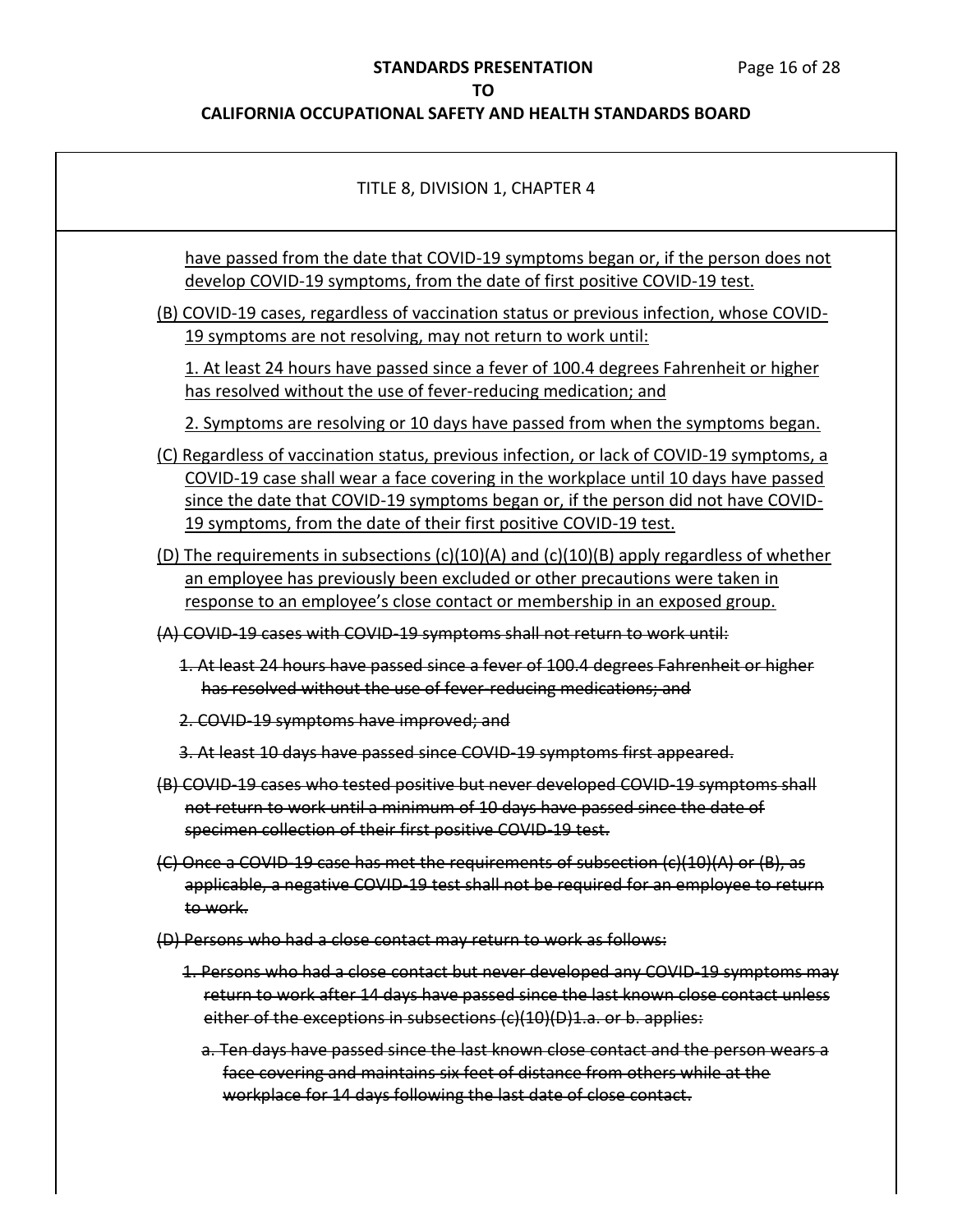## **CALIFORNIA OCCUPATIONAL SAFETY AND HEALTH STANDARDS BOARD**

# TITLE 8, DIVISION 1, CHAPTER 4 b. Seven days have passed since the last known close contact; the person tested negative for COVID-19 using a COVID-19 test with the specimen taken at least five days after the last known close contact; and the person wears a face covering and maintains six feet of distance from others while at the workplace for 14 days following the last date of close contact. 2. Persons who had a close contact and developed any COVID-19 symptom cannot return to work until the requirements of subsection  $(c)(10)(A)$  have been met. (E) If an order to isolate, quarantine, or exclude an employee is issued by a local or state health official, the employee shall not return to work until the period of isolation or quarantine is completed or the order is lifted. If no period was specified, then the period shall be in accordance with the return to work periods in subsection  $(c)(10)(A)$ ,  $(c)(10)(B)$ , or  $(c)(10)(D)$ , as applicable. (F) If no violations of local or state health officer orders for isolation, quarantine, or exclusion would result, the Division may, upon request, allow employees to return to work on the basis that the removal of an employee would create undue risk to a community's health and safety. In such cases, the employer shall develop, implement, and maintain effective control measures to prevent transmission in the workplace including providing isolation for the employee at the workplace and, if isolation is not feasible, the use of respirators in the workplace. Note: Authority cited: Section 142.3, Labor Code. Reference: Sections 142.3, 144.6, and 6409.6, Labor Code.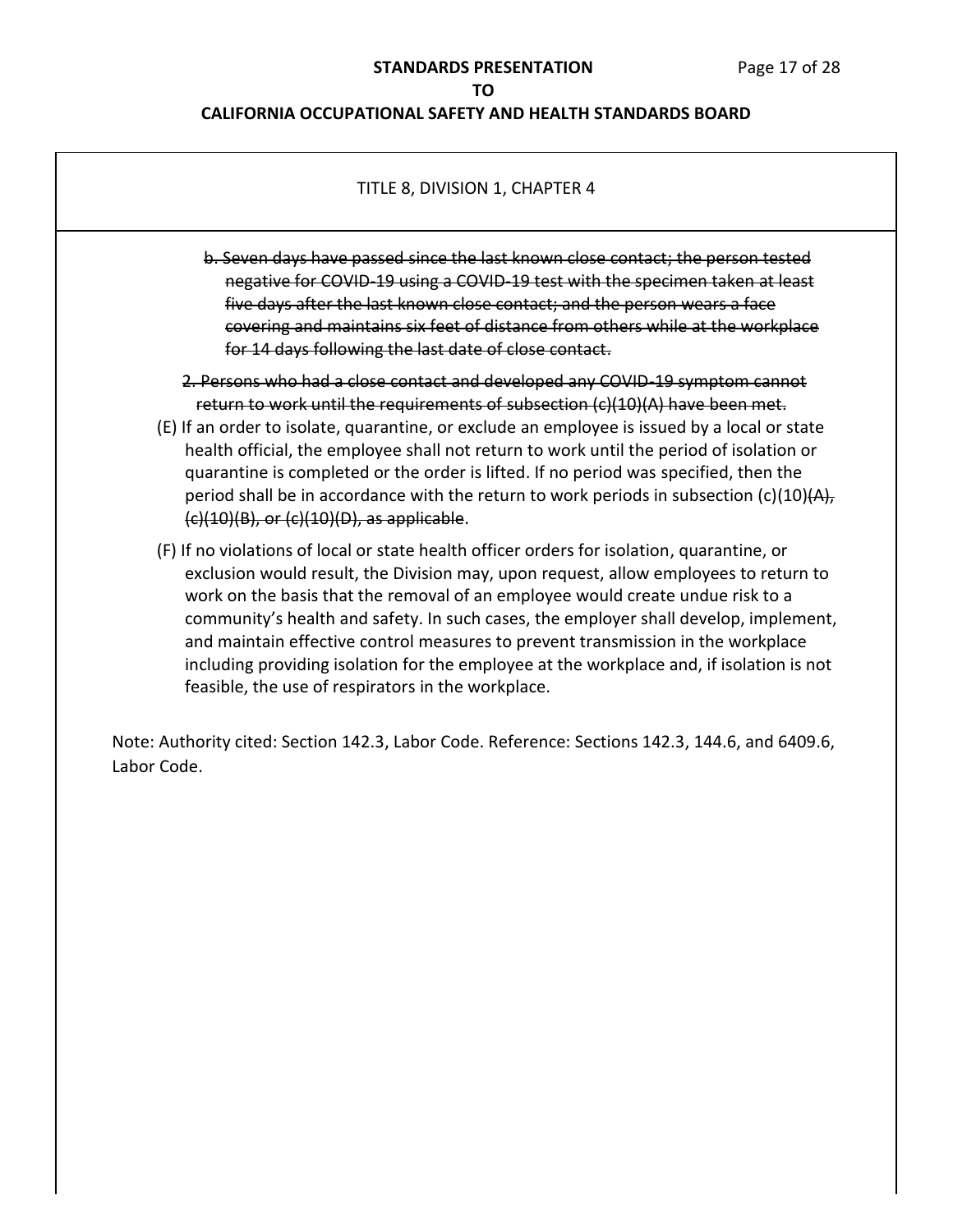### **STANDARDS PRESENTATION** Page 18 of 28

#### **TO**

### **CALIFORNIA OCCUPATIONAL SAFETY AND HEALTH STANDARDS BOARD**

# TITLE 8, DIVISION 1, CHAPTER 4 Add new section 3205.1 to read: § 3205.1. Multiple COVID-19 Infections and COVID-19 Outbreaks. (a) Scope. (1) This section applies to a workplace covered by section 3205 if three or more employee COVID-19 cases within an exposed group, as defined by section 3205(b), visited the workplace during their high-risk exposureinfectious period at any time during a 14-day period. (2) This section shall apply until there are no new COVID-19 cases detected in the exposed group for a 14-day period. (b) COVID-19 testing. (1) The employer shall make COVID-19 testing available at no cost to its employees within the exposed group, during employees' paid time, except: (A) Employees who were not present at the workplace during the relevant 14-day period(s) under subsection (a). (B) For COVID-19 returned cases who did not develop COVID-19 symptoms after returning to work pursuant to subsections  $3205(c)(10)(A)$  or  $(B)$ , no testing is required for 90 days after the initial onset of COVID-19 symptoms or, for COVID-19 cases who never developed symptoms, 90 days after the first positive test. (2) COVID-19 testing shall consist of the following: (A) Immediately upon being covered by this section, the employer shall make testing shall be made available to all employees in the exposed group, regardless of vaccination status, and then again one week later. Negative COVID-19 test results of employees with COVID-19 exposure shall not impact the duration of any quarantine, isolation, or exclusion period required by, or orders issued by, the local health department. (B) After the first two COVID-19 tests required by subsection (b)(2)(A), employers shall make COVID-19 testing available once a week at no cost, during paid time, to all employees in the exposed group who remain at the workplace, or more frequently if recommended by the local health department, until this section no longer applies pursuant to subsection (a)(2). (C) Employees who had close contacts shall have a negative COVID-19 test taken within three and five days after the close contact or shall be excluded and follow the return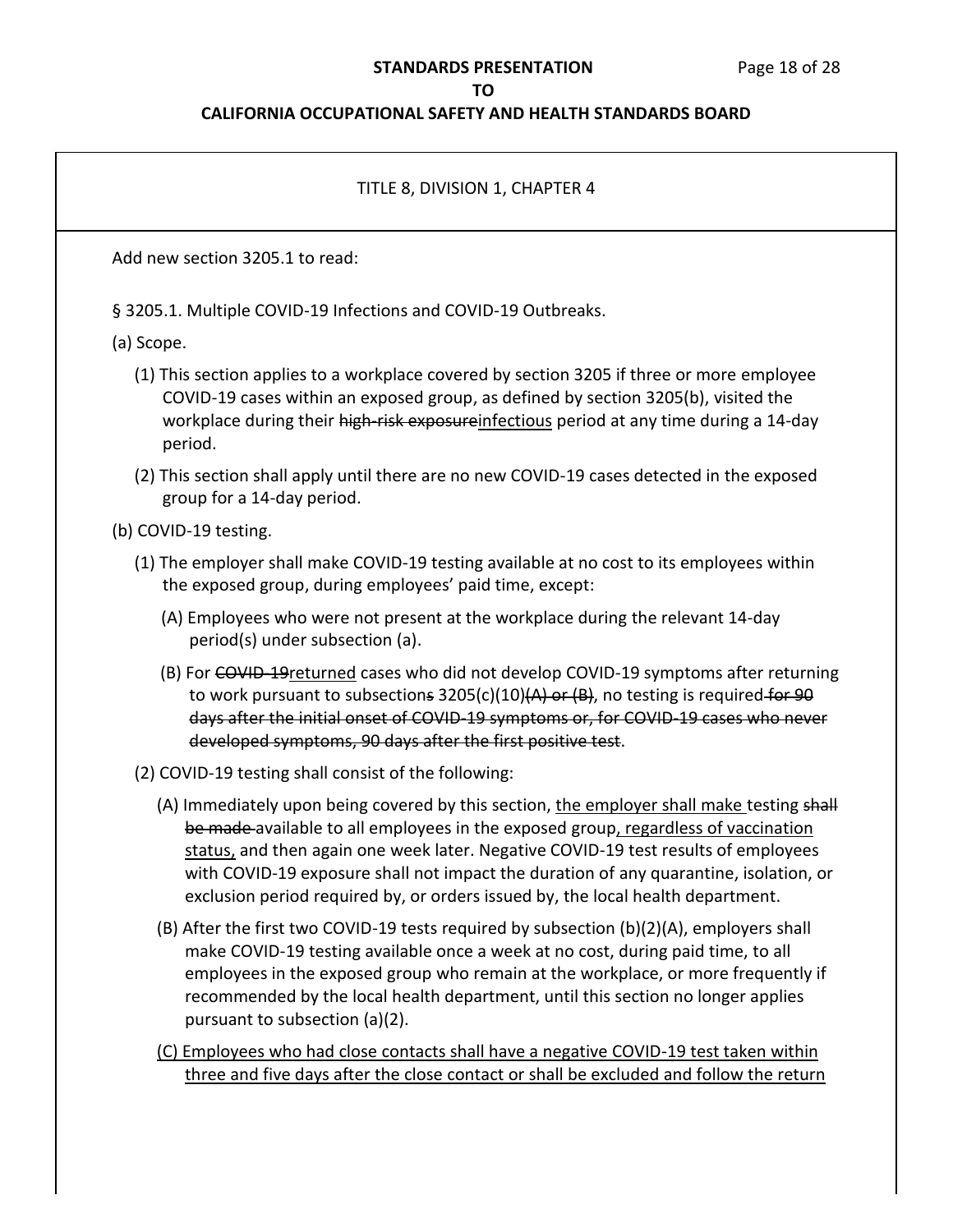# **STANDARDS PRESENTATION** Page 19 of 28

## **TO**

| TITLE 8, DIVISION 1, CHAPTER 4                                                                                                                                                                                                                                                                                                                                      |
|---------------------------------------------------------------------------------------------------------------------------------------------------------------------------------------------------------------------------------------------------------------------------------------------------------------------------------------------------------------------|
| to work requirements of subsection 3205(c)(10) starting from the date of the last<br>known close contact.                                                                                                                                                                                                                                                           |
| (c) Employers shall make additional testing available at no cost to employees, during<br>employees' paid time, when deemed necessary by the Division through the Issuance of<br>Order to Take Special Action, in accordance with title 8, section 332.3.                                                                                                            |
| (d) The employer shall continue to comply with all applicable provisions of section 3205, and<br>shall also do the following:                                                                                                                                                                                                                                       |
| (1) Employees in the exposed group shall wear face coverings when indoors, or when<br>outdoors and less than six feet from another person, unless one of the exceptions in<br>subsection $3205(c)(6)$ ( $\Theta$ )(C) applies.                                                                                                                                      |
| (2) Employers shall give notice to employees in the exposed group of their right to request a<br>respirator for voluntary use under subsection 3205(c)(7)(D)(C)2., if they are not fully<br>vaccinated.                                                                                                                                                             |
| (3) Employers shall evaluate whether to implement physical distancing of at least six feet<br>between persons or, where six feet of physical distancing is not feasible, as much<br>distance between persons as feasible-the use of cleanable solid partitions of sufficient<br>size to reduce COVID-19 transmission.                                               |
| (e) COVID-19 Investigation, review and hazard correction. The employer shall immediately<br>perform a review of potentially relevant COVID-19 policies, procedures, and controls and<br>implement changes as needed to prevent further spread of COVID-19. The investigation and<br>review shall be documented and include:                                         |
| (1) Investigation of new or unabated COVID-19 hazards including the employer's leave<br>policies and practices and whether employees are discouraged from remaining home<br>when sick; the employer's COVID-19 testing policies; insufficient outdoor air; insufficient<br>air filtration; and lack of physical distancing.                                         |
| (2) The review shall be updated every 30 days that this section continues to apply, in<br>response to new information or to new or previously unrecognized COVID-19 hazards, or<br>when otherwise necessary.                                                                                                                                                        |
| (3) The employer shall implement changes to reduce the transmission of COVID-19 based on<br>the investigation and review required by subsections (e)(1) and (e)(2). The employer shall<br>consider moving indoor tasks outdoors or having them performed remotely, increasing<br>outdoor air supply when work is done indoors, improving air filtration, increasing |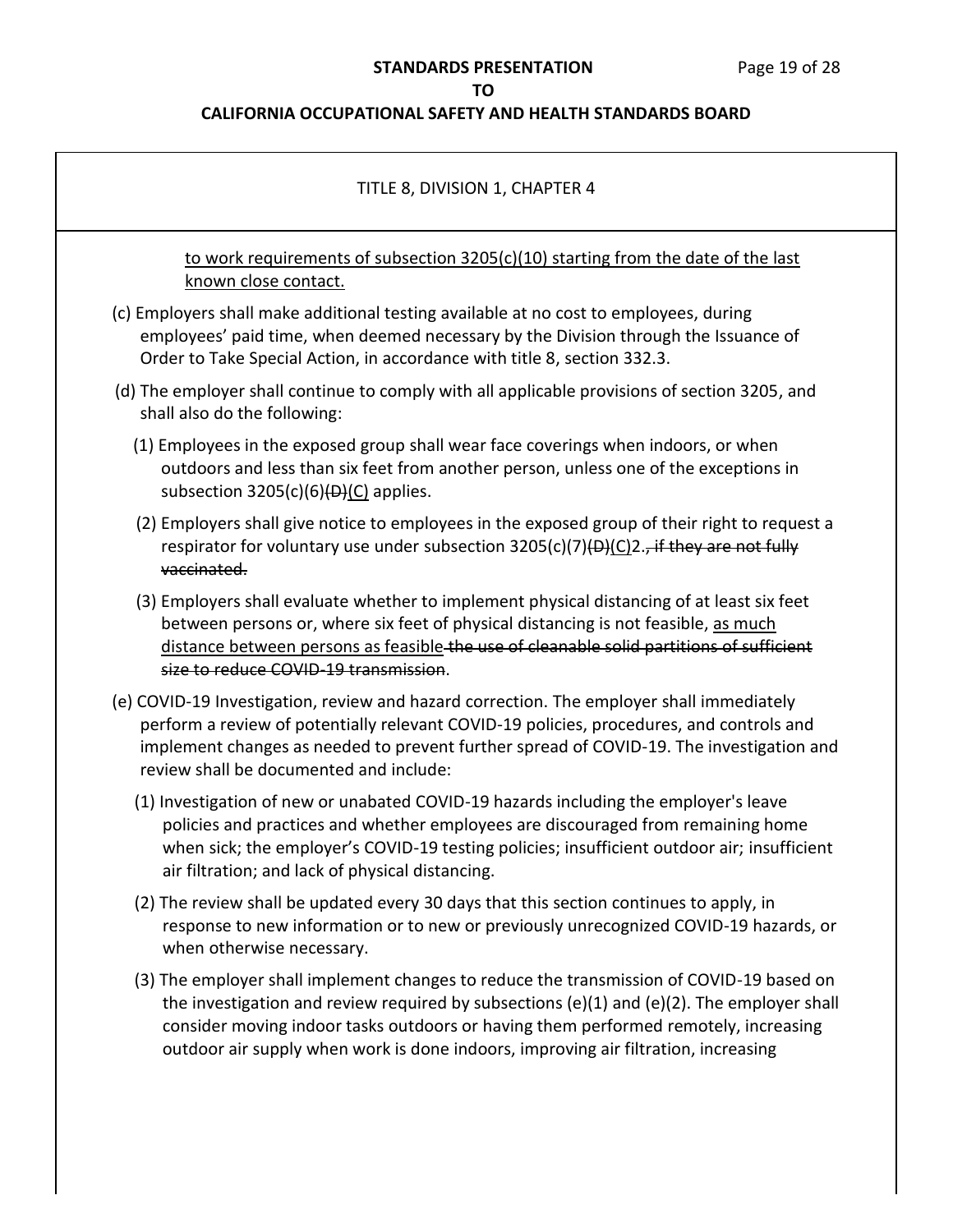### **STANDARDS PRESENTATION** Page 20 of 28

### **TO CALIFORNIA OCCUPATIONAL SAFETY AND HEALTH STANDARDS BOARD**

## TITLE 8, DIVISION 1, CHAPTER 4

physical distancing as much as feasible, requiring respiratory protection in compliance with section 5144, and other applicable controls.

(f) In buildings or structures with mechanical ventilation, employers shall filter recirculated air with Minimum Efficiency Reporting Value (MERV) 13 or higher efficiency filters if compatible with the ventilation system. If MERV-13 or higher filters are not compatible with the ventilation system, employers shall use filters with the highest compatible filtering efficiency. Employers shall also evaluate whether portable or mounted High Efficiency Particulate Air (HEPA) filtration units or other air cleaning systems would reduce the risk of transmission and, if so, shall implement their use to the degree feasible.

Note: Authority cited: Section 142.3, Labor Code. Reference: Sections 142.3 and 144.6, Labor Code.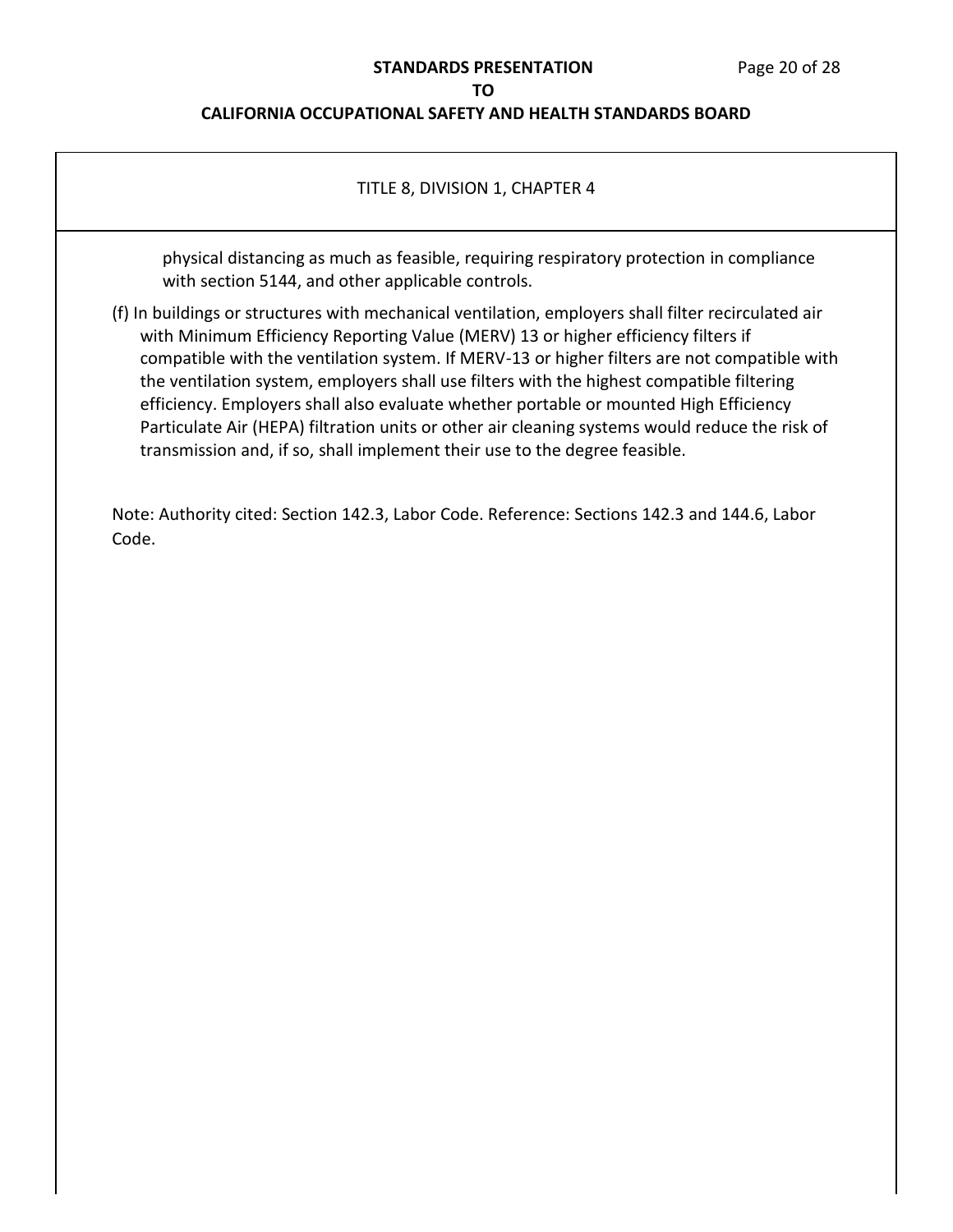### **STANDARDS PRESENTATION** Page 21 of 28

#### **TO**

### **CALIFORNIA OCCUPATIONAL SAFETY AND HEALTH STANDARDS BOARD**

## TITLE 8, DIVISION 1, CHAPTER 4

Add new section 3205.2 to read:

§ 3205.2. Major COVID-19 Outbreaks.

(a) Scope.

- (1) This section applies to any workplace covered by section 3205 if 20 or more employee COVID-19 cases in an exposed group, as defined by section 3205(b), visited the workplace during their high-risk exposureinfectious period within a 30-day period.
- (2) This section shall apply until there are fewer than three COVID-19 cases detected in the exposed group for a 14-day period.
- (b) Employers shall continue to comply with section 3205.1, except that the COVID-19 testing described in section 3205.1(b) shall be required of made available to all employees in the exposed group, regardless of vaccination status, twice a week or more frequently if recommended by the local health department. Employees in the exposed group shall be tested or shall be excluded and follow the return to work requirements of subsection 3205(c)(10) starting from the date that the outbreak begins.
- (c) In addition to the requirements of sections 3205 and 3205.1, the employer shall take the following actions:
	- (1) The employer shall provide a respirator for voluntary use in compliance with subsection 5144(c)(2) to employees in the exposed group and shall determine the need for a respiratory protection program or changes to an existing respiratory protection program under section 5144 to address COVID-19 hazards.
	- (2) Any employees in the exposed group who are not wearing respirators required by the employer and used in compliance with section 5144 shall be separated from other persons by at least six feet, except where an employer can demonstrate that six feet of separation is not feasible, and except for momentary exposure while persons are in movement. Methods of physical distancing include: telework or other remote work arrangements; reducing the number of persons in an area at one time, including visitors; visual cues such as signs and floor markings to indicate where employees and others should be located or their direction and path of travel; staggered arrival, departure, work, and break times; and adjusted work processes or procedures, such as reducing production speed, to allow greater distance between employees. When it is not feasible to maintain a distance of at least six feet, individuals shall be as far apart as feasible.
	- (3) At work stations where an employee in the exposed group is assigned to work for an extended period of time, such as cash registers, desks, and production line stations, and where the physical distancing requirement in subsection (c)(2) is not maintained at all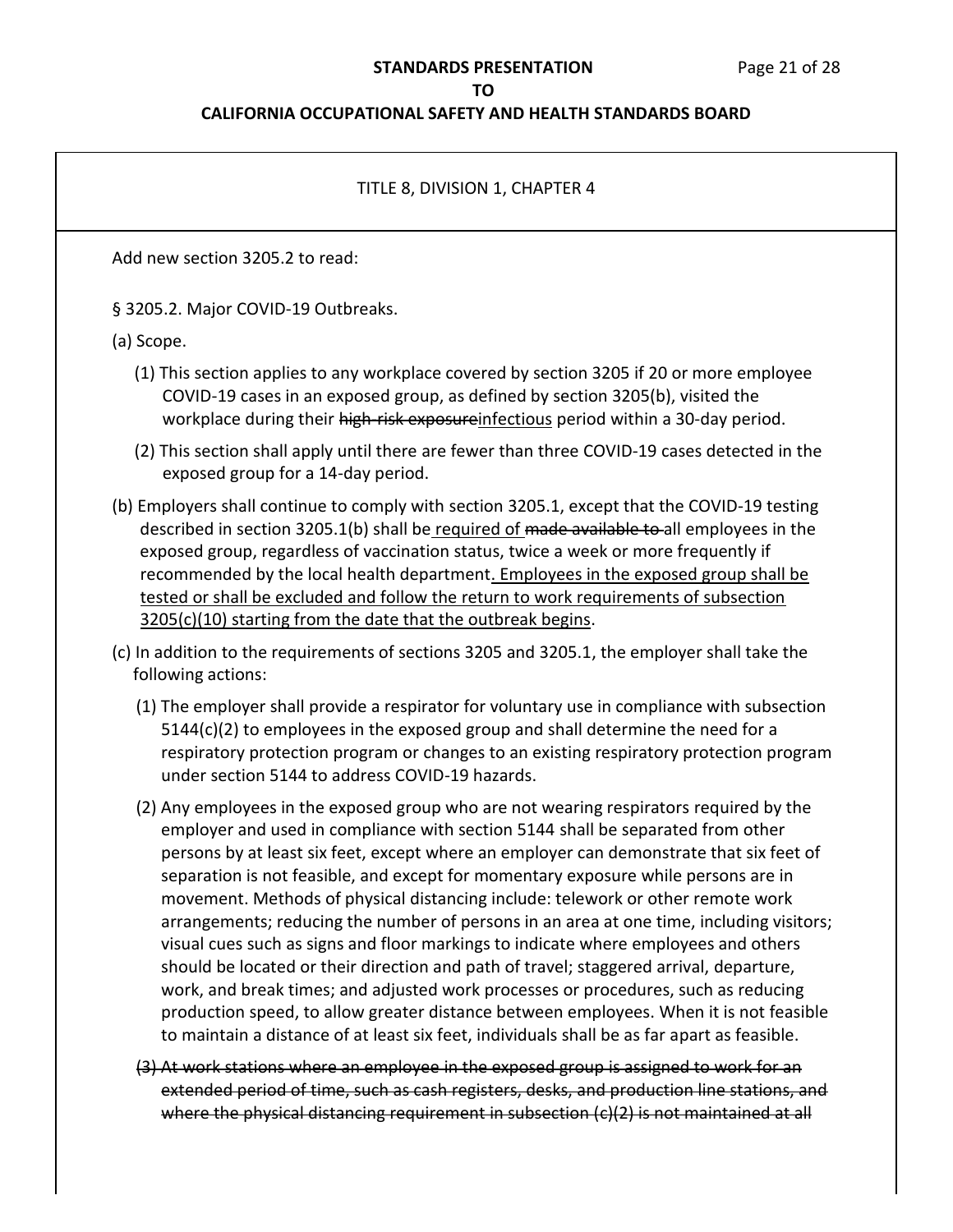### **STANDARDS PRESENTATION** Page 22 of 28

### **TO**

## **CALIFORNIA OCCUPATIONAL SAFETY AND HEALTH STANDARDS BOARD**

### TITLE 8, DIVISION 1, CHAPTER 4

times, the employer shall install cleanable solid partitions that effectively reduce transmission between the employee and other persons.

- (4)(3) The employer shall evaluate whether to halt some or all operations at the workplace until COVID-19 hazards have been corrected.
- (5)(4) Any other control measures deemed necessary by the Division through the Issuance of Order to Take Special Action, in accordance with title 8 section 332.3.

Note: Authority cited: Section 142.3, Labor Code. Reference: Sections 142.3 and 144.6, Labor Code.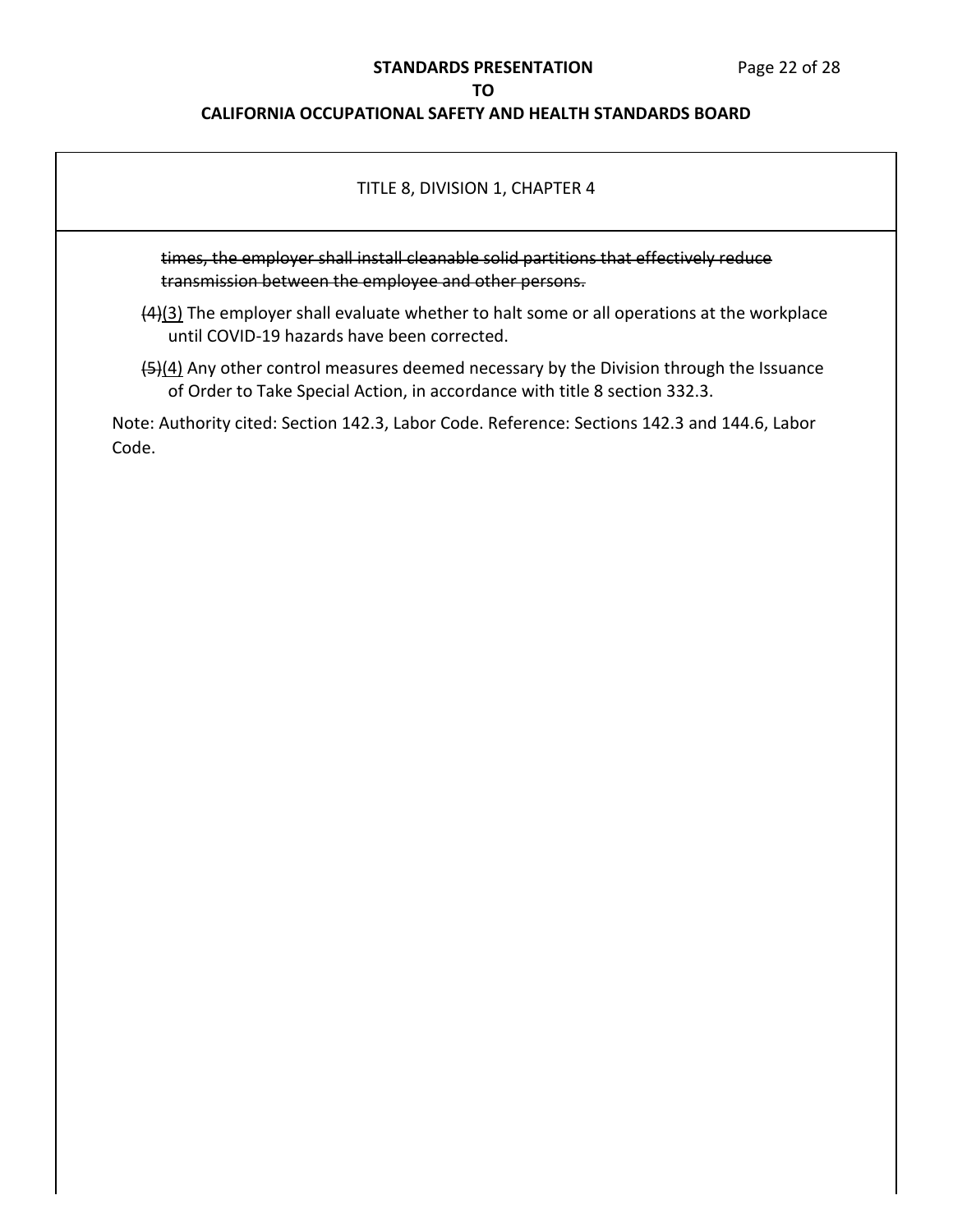## **CALIFORNIA OCCUPATIONAL SAFETY AND HEALTH STANDARDS BOARD**

### TITLE 8, DIVISION 1, CHAPTER 4

Add new section 3205.3 to read:

§ 3205.3. COVID-19 Prevention in Employer-Provided Housing.

 (a) Scope. This section applies to employer-provided housing. Employer-provided housing is any place or area of land, any portion of any housing accommodation, or property upon which a includes a "labor camp" as that term is used in title 8 of the California Code of Regulations or other regulations or codes. The employer-provided housing may be maintained in one or more buildings or one or more sites, including hotels and motels, and the premises upon which they are situated, or the area set aside and provided for parking of mobile homes or camping. Employer-provided housing is housing that is arranged for or provided by an employer, other person, or entity to workers, and in some cases to workers and persons in their households, in connection with the workers' employment, whether or not rent or fees are paid or collected. housing accommodation is located, consisting of: living quarters, dwelling, boardinghouse, tent, bunkhouse, maintenance-of-way car, mobile home, manufactured home, recreational vehicle, travel trailer, or other housing accommodations. Employer-provided housing

The following exceptions apply:

- (1) This section does not apply to housing provided for the purpose of emergency response, including firefighting, rescue, and evacuation, and support activities directly aiding response such as utilities, communications, and medical operations, if:
	- (A) The employer is a government entity; or
	- (B) The housing is provided temporarily by a private employer and is necessary to conduct the emergency response operations.
- (2) Subsections (c), (d), (e), and (g)(f), and (h) do not apply to residents who maintained a household together prior to residing in employer-provided housing, such as family members, when no other persons outside the household are present.
- (3) This section does not apply to employees with occupational exposure as defined by section 5199, when covered by that section.
- (4) This section does not apply to employer-provided housing used exclusively to house COVID-19 cases or where a housing unit houses one employee.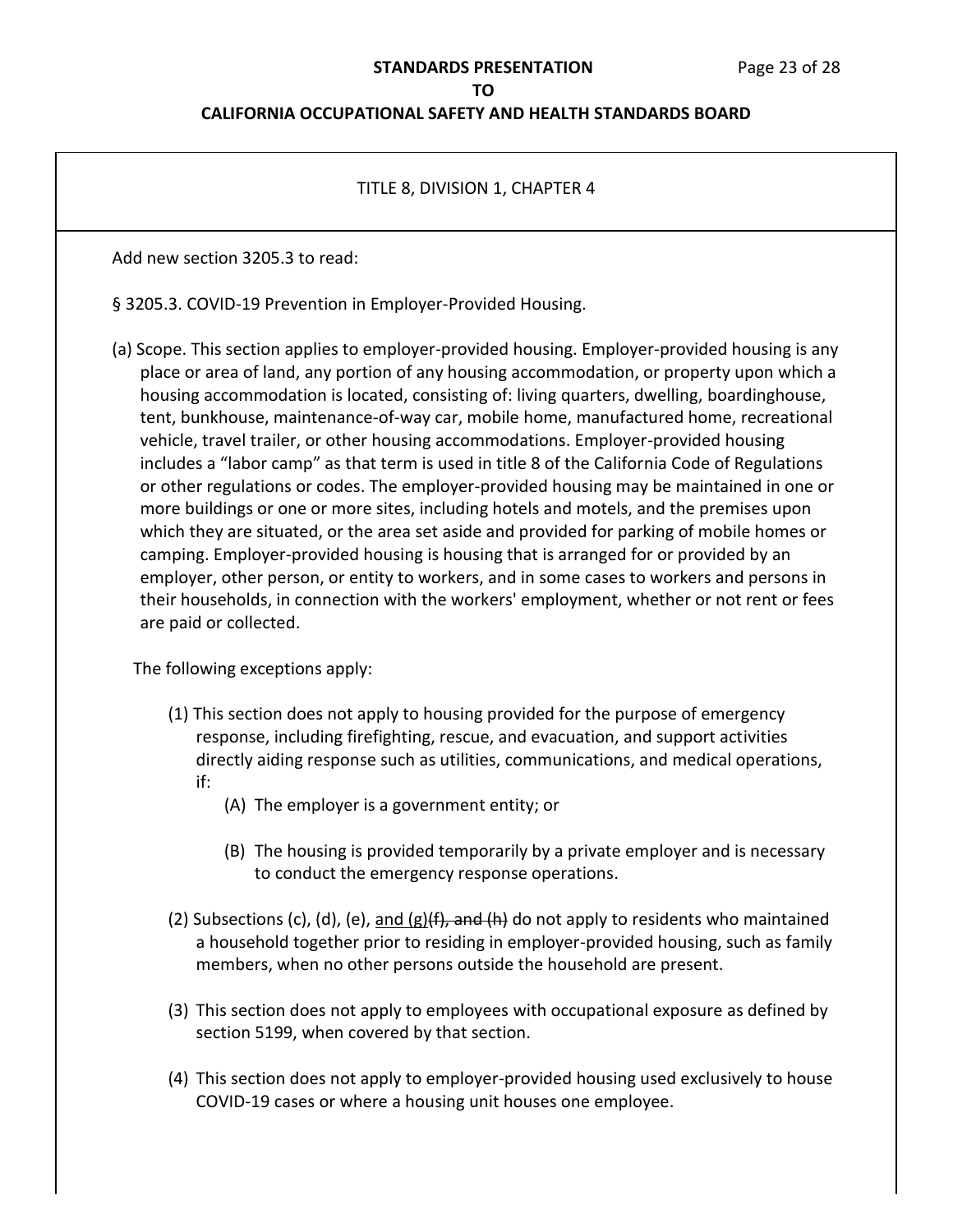### **STANDARDS PRESENTATION** Page 24 of 28

### **TO**

### **CALIFORNIA OCCUPATIONAL SAFETY AND HEALTH STANDARDS BOARD**

# TITLE 8, DIVISION 1, CHAPTER 4 (5) Subsections (b) through (f) do not apply to housing in which all residents are fully (b) Assignment of housing units. To the extent feasible, employers shall reduce exposure to COVID-19 hazards by assigning employee residents to distinct groups and ensuring that each shall ensure that shared housing unit assignments are prioritized in the following order: (1) Residents who usually maintain a household together outside of work, such as family members, shall be housed in the same housing unit without other persons. (2) Residents who work in the same crew or work together at the same workplace shall be housed in the same housing unit without other persons. (3) Employees who do not usually maintain a common household, work crew, or workplace shall be housed in the same housing unit only when no other housing (c) Ventilation. In housing units, employers shall maximize the quantity and supply of outdoor air and increase filtration efficiency to the highest level compatible with the existing ventilation system. If there is not a Minimum Efficiency Reporting Value (MERV) 13 or higher filter in use, portable or mounted High Efficiency Particulate Air (HEPA) filtration units shall be used, to the extent feasible, in all sleeping areas. (1) Employers shall ensure that housing units, kitchens, bathrooms, and common areas are effectively cleaned to prevent the spread of COVID-19. Housing units, kitchens, bathrooms, and indoor common areas shall be cleaned and disinfected after a COVID-19 case was present during the high-risk exposure period, if another resident will be there within 24 hours of the COVID-19 case. Cleaning and disinfecting shall be done in a manner that protects the privacy of residents. vaccinated. group remains separate from other such groups during transportation and work. Employers alternatives are feasible. (d) Face coverings. Employers shall provide face coverings to all residents and provide information and training to residents on when they face coverings should be used in accordance with state or local health officer orders or guidance from CDPH and from the local health department. (e) Cleaning and disinfecting.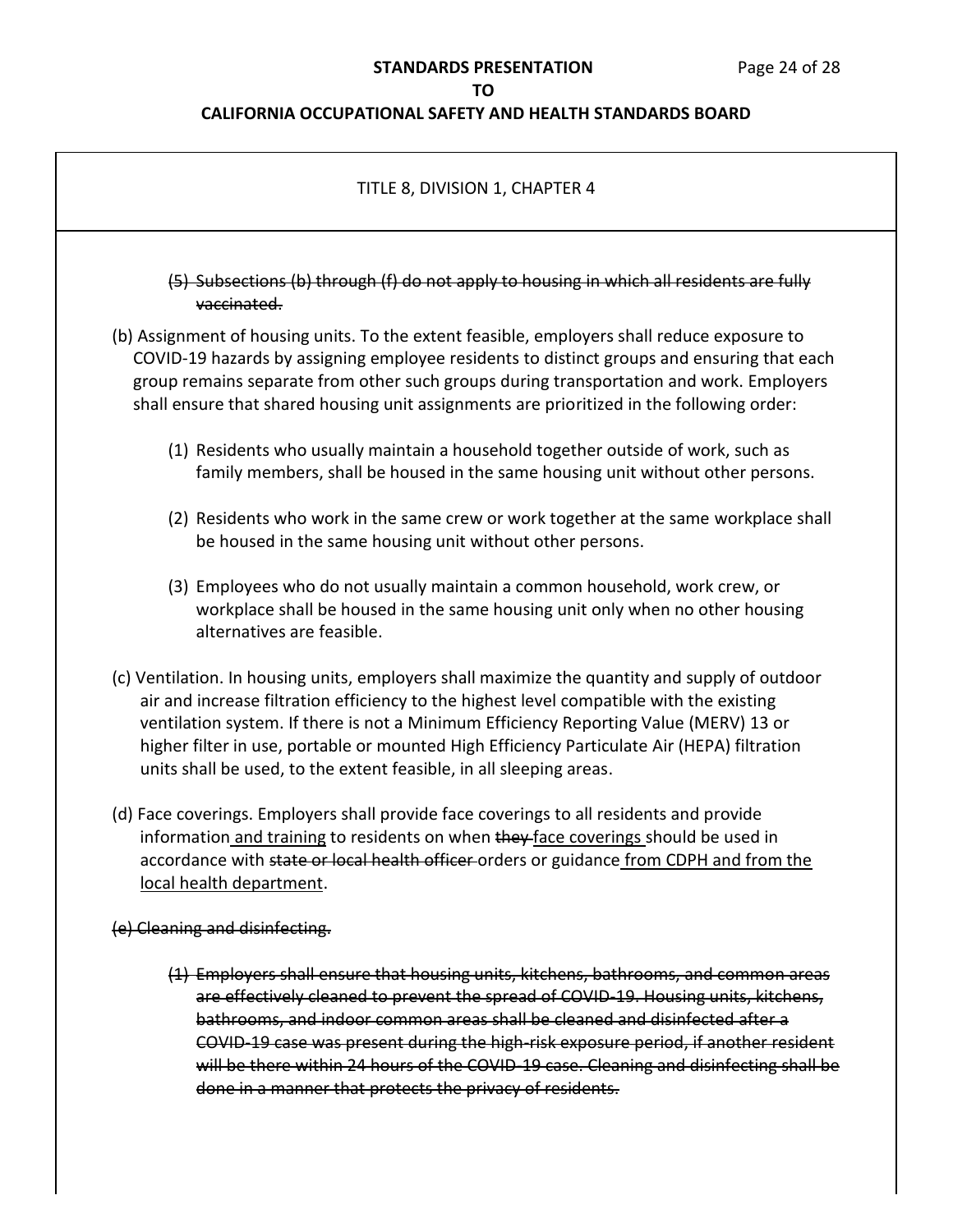## **STANDARDS PRESENTATION** Page 25 of 28

### **TO**

| (2) Employers shall instruct residents not to share unwashed dishes, drinking glasses,<br>cups, eating utensils, and similar items. |                                                                                                                                                                                                                                                                                                                                                                                                                                                                                                                                                                                                                   |  |
|-------------------------------------------------------------------------------------------------------------------------------------|-------------------------------------------------------------------------------------------------------------------------------------------------------------------------------------------------------------------------------------------------------------------------------------------------------------------------------------------------------------------------------------------------------------------------------------------------------------------------------------------------------------------------------------------------------------------------------------------------------------------|--|
|                                                                                                                                     | $(f)$ (e) Screening. The employer shall encourage residents to report COVID-19 symptoms to the<br>employer.                                                                                                                                                                                                                                                                                                                                                                                                                                                                                                       |  |
|                                                                                                                                     | $\frac{f(x)}{f(x)}$ COVID-19 testing. The employer shall establish, implement, and maintain effective policies<br>and procedures for COVID-19 testing of residents who had a close contact. Employers shall<br>test all residents of employer-provided housing in which there were three or more COVID-<br>19 cases in 14 days. These policies and procedures shall be communicated to the residents.                                                                                                                                                                                                             |  |
|                                                                                                                                     | $(h)(g)$ COVID-19 cases and close contacts.                                                                                                                                                                                                                                                                                                                                                                                                                                                                                                                                                                       |  |
|                                                                                                                                     | (1) Employers shall effectively quarantine residents who have had a close contact from<br>all other residents. Effective quarantine shall include providing residents who had a<br>close contact with a private bathroom and sleeping area. The following residents are<br>exempt from this requirement: COVID-19 cases who have met the requirements of<br>subsection 3205(c)(10)(A) or (B) and have remained free of COVID-19 symptoms, for<br>90 days after the initial onset of COVID-19 symptoms or, for COVID-19 cases who<br>never developed COVID-19 symptoms, for 90 days after the first positive test. |  |
|                                                                                                                                     | (2) Employers shall effectively isolate COVID-19 cases from all residents who are not<br>COVID-19 cases. Effective isolation shall include housing COVID-19 cases only with<br>other COVID-19 cases, and providing COVID-19 case residents with a sleeping area<br>and bathroom that is not shared by non-COVID-19 case residents.                                                                                                                                                                                                                                                                                |  |
|                                                                                                                                     | (3) Personal identifying information regarding COVID-19 cases and persons with COVID-<br>19 symptoms shall be kept confidential in accordance with subsection 3205(c)(3)(C).                                                                                                                                                                                                                                                                                                                                                                                                                                      |  |
|                                                                                                                                     | (4) Employers shall end isolation in accordance with subsections $3205(c)(9)$ and $(c)(10)$<br>and any applicable local or state health officer orders.                                                                                                                                                                                                                                                                                                                                                                                                                                                           |  |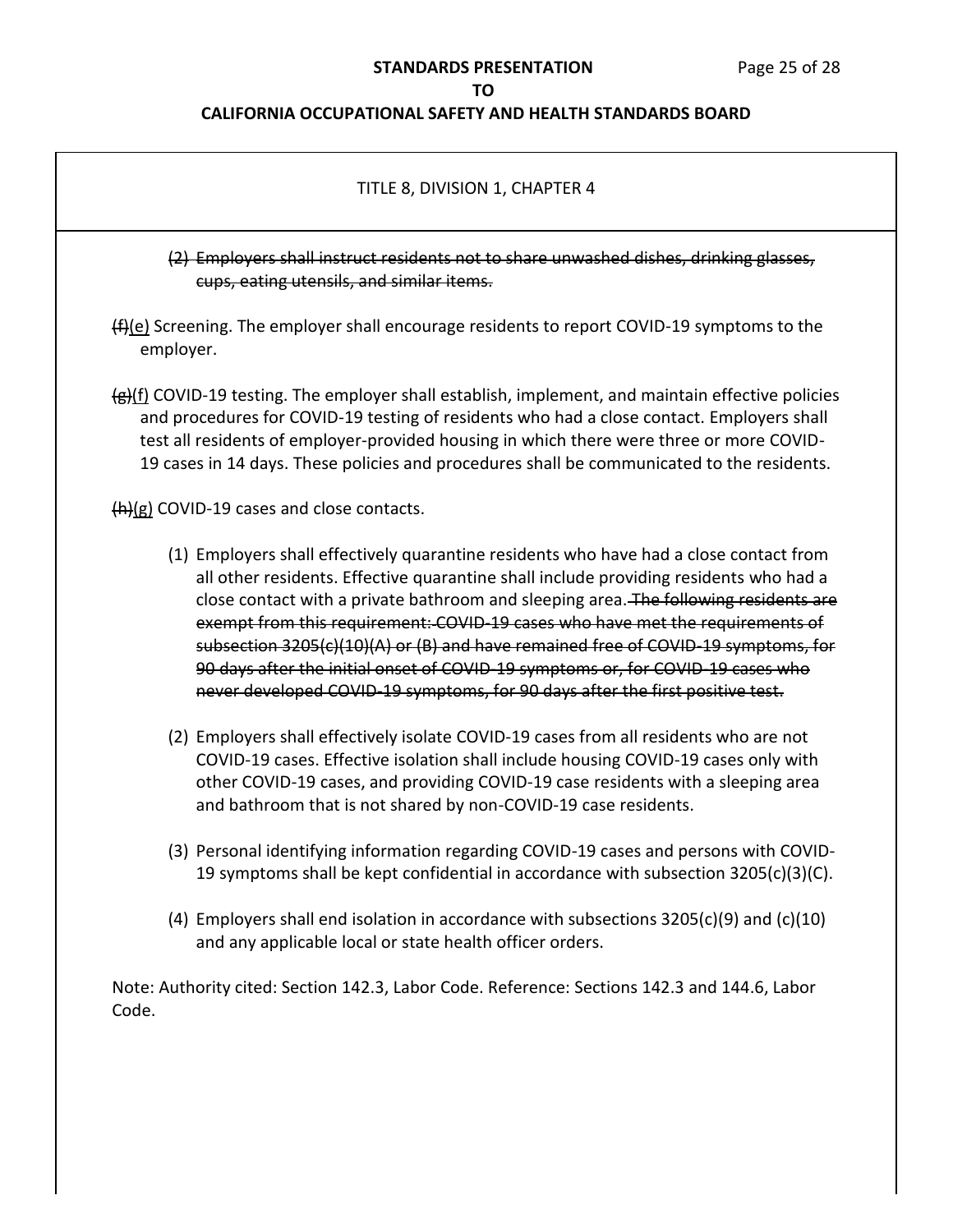# **STANDARDS PRESENTATION** Page 26 of 28

## **TO**

| TITLE 8, DIVISION 1, CHAPTER 4                                                                                                                                                                                                                                                                                                                                                                                                                                                 |
|--------------------------------------------------------------------------------------------------------------------------------------------------------------------------------------------------------------------------------------------------------------------------------------------------------------------------------------------------------------------------------------------------------------------------------------------------------------------------------|
| Add new section 3205.4 to read:                                                                                                                                                                                                                                                                                                                                                                                                                                                |
| § 3205.4. COVID-19 Prevention in Employer-Provided Transportation.                                                                                                                                                                                                                                                                                                                                                                                                             |
| (a) Scope. This section applies to employer-provided motor vehicle transportation, which is<br>any transportation of an employee during the course and scope of employment,<br>including transportation to and from different workplaces, jobsites, delivery sites,<br>buildings, stores, facilities, and agricultural fields, provided, arranged for, or secured by<br>an employer regardless of the travel distance or duration involved. The following<br>exceptions apply: |
| (1) This section does not apply if the driver and all passengers are from the same<br>household outside of work, such as family members, or if the driver is alone in the<br>vehicle.                                                                                                                                                                                                                                                                                          |
| (2) This section does not apply to employer-provided transportation when necessary for<br>emergency response, including firefighting, rescue, and evacuation, and support<br>activities directly aiding response such as utilities, communications, and medical<br>operations.                                                                                                                                                                                                 |
| (3) This section does not apply to employees with occupational exposure as defined by<br>section 5199, when covered by that section.                                                                                                                                                                                                                                                                                                                                           |
| (4) This section does not apply to vehicles in which all employees are fully vaccinated.                                                                                                                                                                                                                                                                                                                                                                                       |
| $\frac{1}{2}(4)$ This section does not apply to public transportation.                                                                                                                                                                                                                                                                                                                                                                                                         |
| (b) Assignment of transportation. To the extent feasible, employers shall reduce exposure<br>to COVID-19 hazards by assigning employees sharing vehicles to distinct groups and<br>ensuring that each group remains separate from other such groups during<br>transportation, during work activities, and in employer-provided housing. Employers<br>shall prioritize shared transportation assignments in the following order:                                                |
| (1) Employees residing in the same housing unit shall be transported in the same<br>vehicle.                                                                                                                                                                                                                                                                                                                                                                                   |
| (2) Employees working in the same crew or workplace shall be transported in the same<br>vehicle.                                                                                                                                                                                                                                                                                                                                                                               |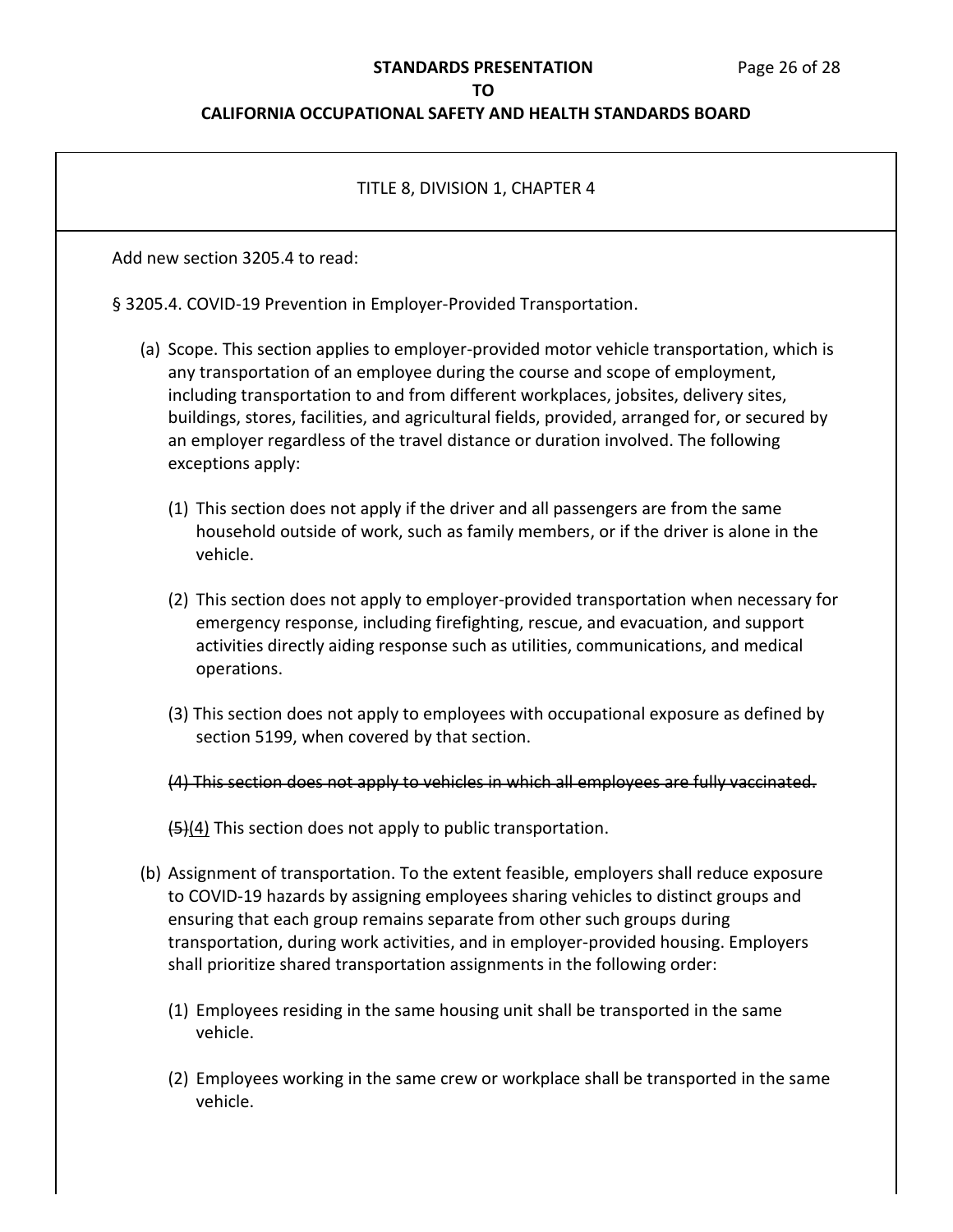# **STANDARDS PRESENTATION** Page 27 of 28

## **TO**

| TITLE 8, DIVISION 1, CHAPTER 4                                                                                                                                                                                                                                                                                                                        |
|-------------------------------------------------------------------------------------------------------------------------------------------------------------------------------------------------------------------------------------------------------------------------------------------------------------------------------------------------------|
| (3) Employees who do not share the same household, work crew or workplace shall be<br>transported in the same vehicle only when no other transportation alternatives are<br>feasible.                                                                                                                                                                 |
| (c) Face coverings and respirators. Employers shall ensure that:                                                                                                                                                                                                                                                                                      |
| (1) Face covering requirements of subsection $3205(c)(6)$ , if applicable, are followed for<br>employees waiting for transportation.                                                                                                                                                                                                                  |
| (2) All employees are provided with a face covering, which must be worn unless an<br>exception under subsection 3205(c)(6)(D) applies.                                                                                                                                                                                                                |
| (2) Employers shall review CDPH and local health department recommendations<br>regarding face coverings and implement face covering policies that effectively eliminate<br>or minimize transmission in vehicles.                                                                                                                                      |
| (3) Employers shall provide training to employees on CDPH and local health department<br>recommendations regarding face coverings and the employer's own policies.                                                                                                                                                                                    |
| $\frac{3(4)}{4}$ Upon request, employers shall provide respirators for voluntary use in compliance<br>with subsection 5144(c)(2) to all employees in the vehicle-who are not fully vaccinated.                                                                                                                                                        |
| (d) Screening. Employers shall develop, implement, and maintain effective procedures for<br>screening and excluding drivers and riders with COVID-19 symptoms prior to boarding<br>shared transportation.                                                                                                                                             |
| (e) Cleaning and disinfecting. Employers shall ensure that:                                                                                                                                                                                                                                                                                           |
| (1) All high-contact surfaces (door handles, seatbelt buckles, armrests, etc.) used by<br>passengers are cleaned to prevent the spread of COVID 19 and must be cleaned and<br>disinfected if used by a COVID 19 case during the high-risk exposure period, when<br>the surface will be used by another employee within 24 hours of the COVID 19 case. |
| (2) All high contact surfaces used by drivers, such as the steering wheel, armrests,<br>seatbelt buckles, door handles and shifter, shall be cleaned to prevent the spread of<br>COVID-19 between different drivers and are disinfected after use by a COVID-19                                                                                       |